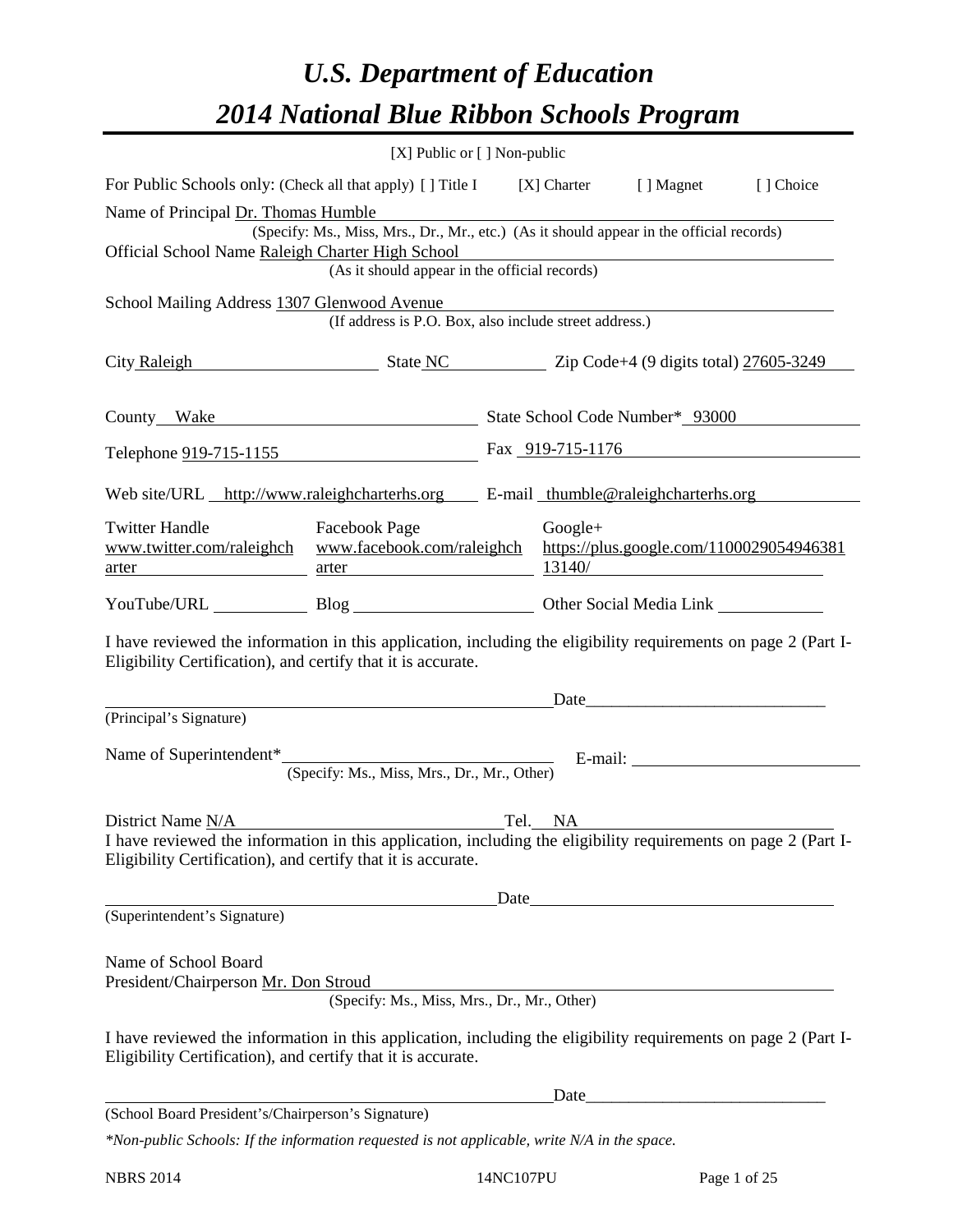#### **Include this page in the school's application as page 2.**

The signatures on the first page of this application (cover page) certify that each of the statements below concerning the school's eligibility and compliance with U.S. Department of Education, Office for Civil Rights (OCR) requirements is true and correct.

- 1. The school configuration includes one or more of grades K-12. (Schools on the same campus with one principal, even a K-12 school, must apply as an entire school.)
- 2. The school has made its Annual Measurable Objectives (AMOs) or Adequate Yearly Progress (AYP) each year for the past two years and has not been identified by the state as "persistently dangerous" within the last two years.
- 3. To meet final eligibility, a public school must meet the state's AMOs or AYP requirements in the 2013-2014 school year and be certified by the state representative. Any status appeals must be resolved at least two weeks before the awards ceremony for the school to receive the award.
- 4. If the school includes grades 7 or higher, the school must have foreign language as a part of its curriculum.
- 5. The school has been in existence for five full years, that is, from at least September 2008 and each tested grade must have been part of the school for the past three years.
- 6. The nominated school has not received the National Blue Ribbon Schools award in the past five years: 2009, 2010, 2011, 2012, or 2013.
- 7. The nominated school has no history of testing irregularities, nor have charges of irregularities been brought against the school at the time of nomination. The U.S. Department of Education reserves the right to disqualify a school's application and/or rescind a school's award if irregularities are later discovered and proven by the state.
- 8. The nominated school or district is not refusing Office of Civil Rights (OCR) access to information necessary to investigate a civil rights complaint or to conduct a district-wide compliance review.
- 9. The OCR has not issued a violation letter of findings to the school district concluding that the nominated school or the district as a whole has violated one or more of the civil rights statutes. A violation letter of findings will not be considered outstanding if OCR has accepted a corrective action plan from the district to remedy the violation.
- 10. The U.S. Department of Justice does not have a pending suit alleging that the nominated school or the school district as a whole has violated one or more of the civil rights statutes or the Constitution's equal protection clause.
- 11. There are no findings of violations of the Individuals with Disabilities Education Act in a U.S. Department of Education monitoring report that apply to the school or school district in question; or if there are such findings, the state or district has corrected, or agreed to correct, the findings.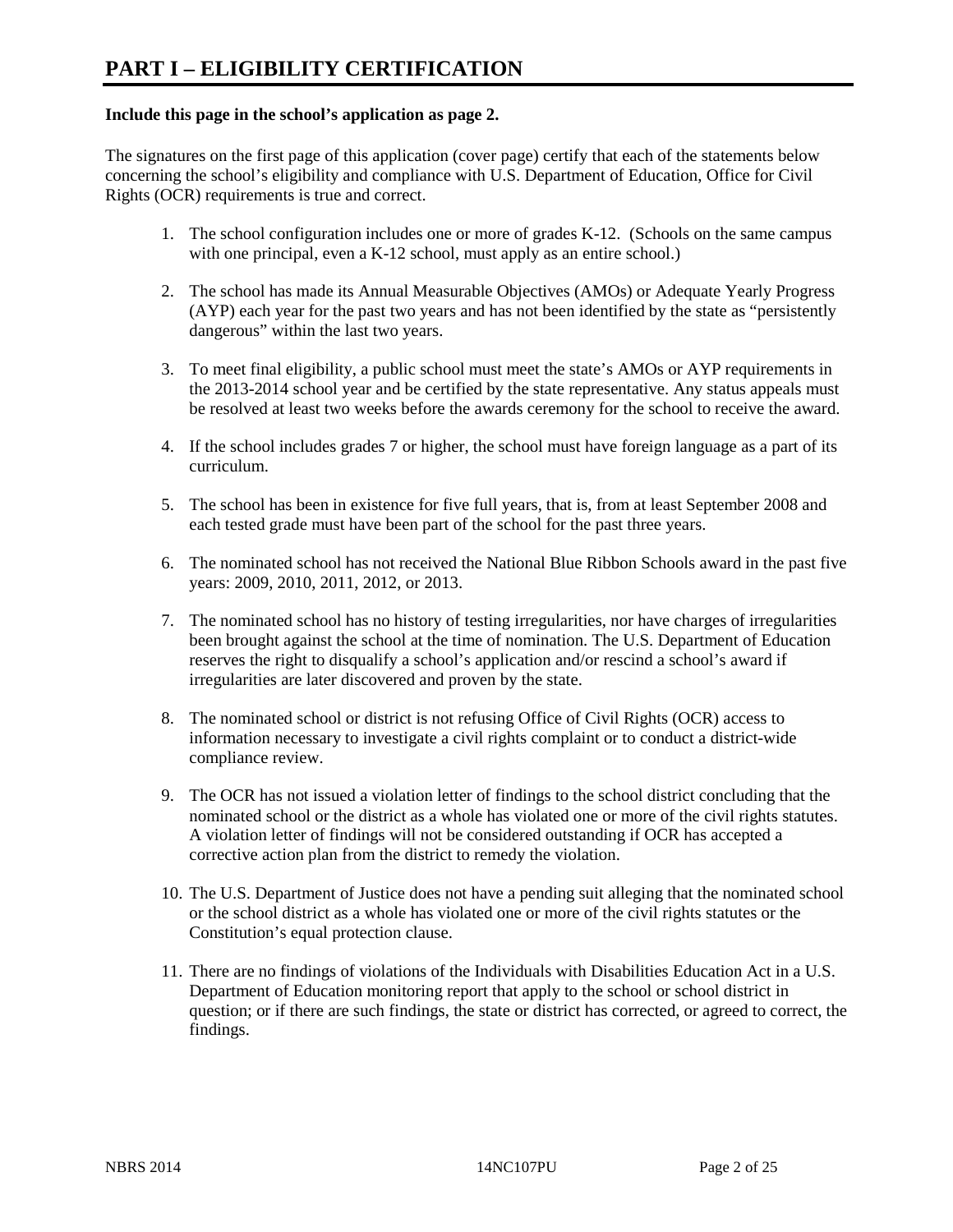### **PART II - DEMOGRAPHIC DATA**

#### **All data are the most recent year available.**

**DISTRICT** (Question 1 is not applicable to non-public schools)

| -1. | Number of schools in the district<br>(per district designation): | $\underline{0}$ Elementary schools (includes K-8)<br>0 Middle/Junior high schools |
|-----|------------------------------------------------------------------|-----------------------------------------------------------------------------------|
|     |                                                                  | 1 High schools                                                                    |
|     |                                                                  | $0 K-12$ schools                                                                  |

1 TOTAL

**SCHOOL** (To be completed by all schools)

- 2. Category that best describes the area where the school is located:
	- [X] Urban or large central city
	- [ ] Suburban with characteristics typical of an urban area
	- [ ] Suburban
	- [ ] Small city or town in a rural area
	- [ ] Rural
- 3. 15 Number of years the principal has been in her/his position at this school.
- 4. Number of students as of October 1 enrolled at each grade level or its equivalent in applying school:

| Grade                           | # of         | # of Females | <b>Grade Total</b> |
|---------------------------------|--------------|--------------|--------------------|
|                                 | <b>Males</b> |              |                    |
| <b>PreK</b>                     | 0            | 0            | 0                  |
| K                               | 0            | 0            | 0                  |
| $\mathbf{1}$                    | 0            | 0            | 0                  |
| $\overline{2}$                  | 0            | 0            | 0                  |
| 3                               | 0            | 0            | 0                  |
| 4                               | 0            | 0            | 0                  |
| 5                               | 0            | 0            | 0                  |
| 6                               | 0            | 0            | 0                  |
| 7                               | 0            | 0            | 0                  |
| 8                               | 0            | 0            | 0                  |
| 9                               | 71           | 74           | 145                |
| 10                              | 59           | 74           | 133                |
| 11                              | 56           | 76           | 132                |
| 12                              | 50           | 85           | 135                |
| <b>Total</b><br><b>Students</b> | 236          | 309          | 545                |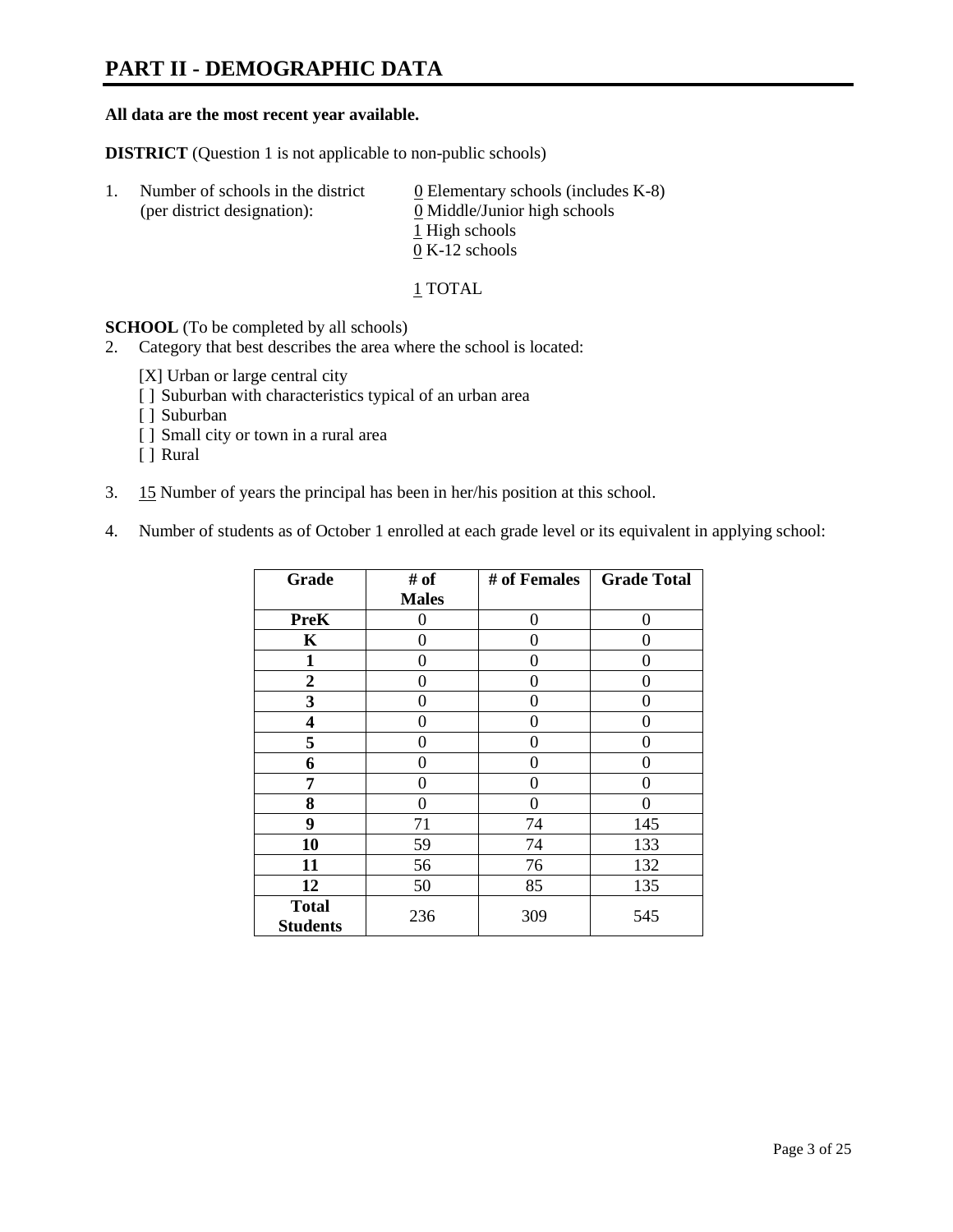the school: 18 % Asian

5. Racial/ethnic composition of  $0\%$  American Indian or Alaska Native 4 % Black or African American 3 % Hispanic or Latino 0 % Native Hawaiian or Other Pacific Islander 60 % White 13 % Two or more races **100 % Total** 

(Only these seven standard categories should be used to report the racial/ethnic composition of your school. The Final Guidance on Maintaining, Collecting, and Reporting Racial and Ethnic Data to the U.S. Department of Education published in the October 19, 2007 *Federal Register* provides definitions for each of the seven categories.)

6. Student turnover, or mobility rate, during the  $2012 - 2013$  year:  $1\%$ 

This rate should be calculated using the grid below. The answer to (6) is the mobility rate.

| <b>Steps For Determining Mobility Rate</b>         | <b>Answer</b> |
|----------------------------------------------------|---------------|
| (1) Number of students who transferred to          |               |
| the school after October 1, 2012 until the         |               |
| end of the school year                             |               |
| (2) Number of students who transferred             |               |
| <i>from</i> the school after October 1, 2012 until | 5             |
| the end of the 2012-2013 school year               |               |
| (3) Total of all transferred students [sum of      |               |
| rows $(1)$ and $(2)$ ]                             |               |
| (4) Total number of students in the school as      | 545           |
| of October 1                                       |               |
| $(5)$ Total transferred students in row $(3)$      |               |
| divided by total students in row (4)               | 0.009         |
| $(6)$ Amount in row $(5)$ multiplied by 100        |               |

7. English Language Learners (ELL) in the school:  $0\%$ 

Number of non-English languages represented:  $0$ Specify non-English languages:

0 Total number ELL

8. Students eligible for free/reduced-priced meals:  $0\%$ 

Total number students who qualify:  $\qquad 0$ 

If this method is not an accurate estimate of the percentage of students from low-income families, or the school does not participate in the free and reduced-priced school meals program, supply an accurate estimate and explain how the school calculated this estimate.

We do not ask our families for FRL information. We estimate that we do not currently have any families who would qualify for FRL as we ask that families let us know if they need assistance paying for PSAT or AP exams. We have not had any families come to us with a request for such financial assistance, hence our estimate of 0%.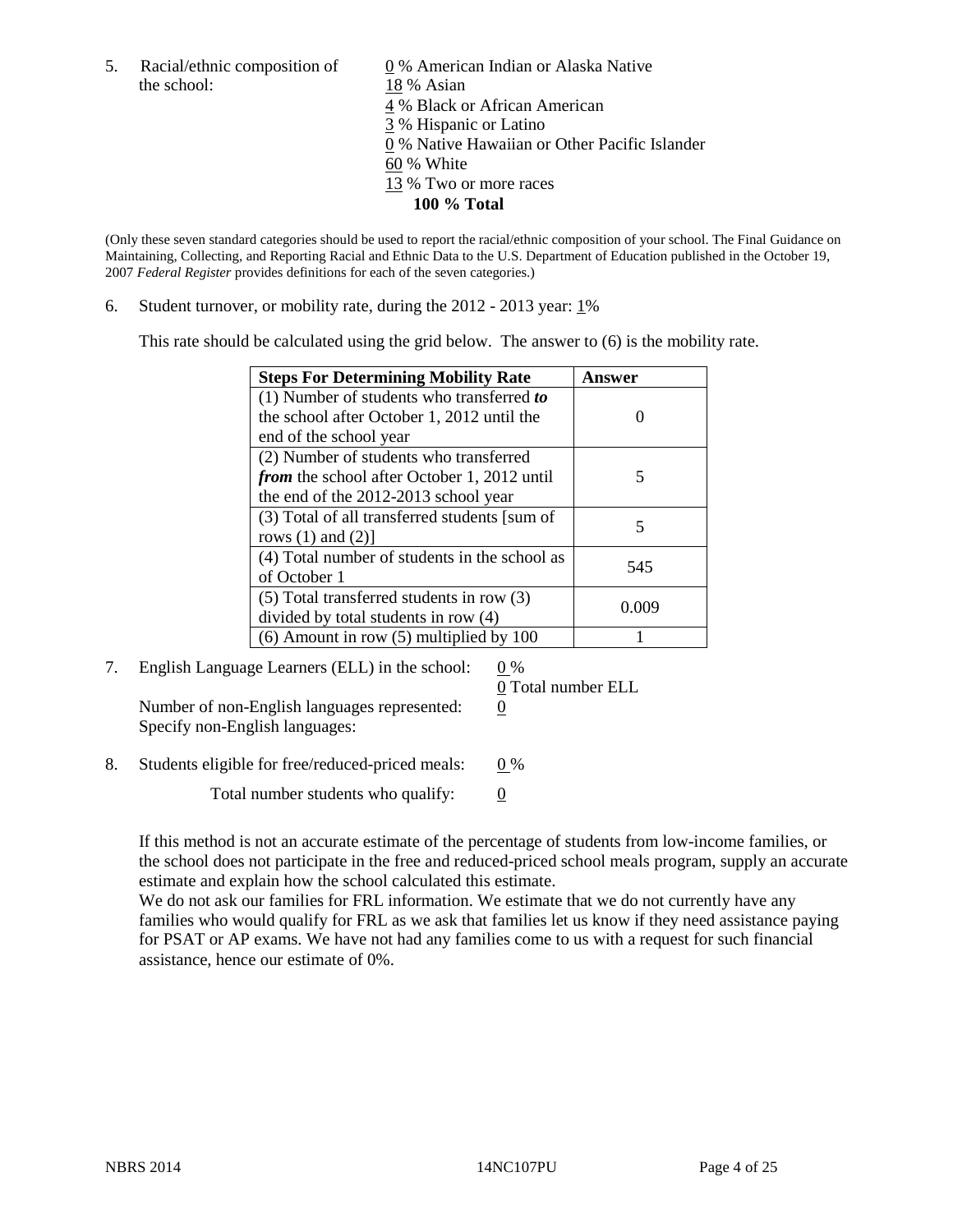19 Total number of students served

Indicate below the number of students with disabilities according to conditions designated in the Individuals with Disabilities Education Act. Do not add additional categories.

| <u>martically trial Disachities Buaealon ried. Do not auu auuritonal eale conest</u> |                                         |
|--------------------------------------------------------------------------------------|-----------------------------------------|
| 0 Autism                                                                             | 1 Orthopedic Impairment                 |
| 0 Deafness                                                                           | 14 Other Health Impaired                |
| 0 Deaf-Blindness                                                                     | 3 Specific Learning Disability          |
| 0 Emotional Disturbance                                                              | <b>0</b> Speech or Language Impairment  |
| <b>0</b> Hearing Impairment                                                          | 0 Traumatic Brain Injury                |
| 0 Mental Retardation                                                                 | 1 Visual Impairment Including Blindness |
| 0 Multiple Disabilities                                                              | <b>0</b> Developmentally Delayed        |
|                                                                                      |                                         |

10. Use Full-Time Equivalents (FTEs), rounded to nearest whole numeral, to indicate the number of personnel in each of the categories below:

|                                       | <b>Number of Staff</b> |
|---------------------------------------|------------------------|
| Administrators                        |                        |
| Classroom teachers                    | 37                     |
| Resource teachers/specialists         |                        |
| e.g., reading, math, science, special |                        |
| education, enrichment, technology,    |                        |
| art, music, physical education, etc.  |                        |
| Paraprofessionals                     | 3                      |
| Student support personnel             |                        |
| e.g., guidance counselors, behavior   |                        |
| interventionists, mental/physical     |                        |
| health service providers,             | 3                      |
| psychologists, family engagement      |                        |
| liaisons, career/college attainment   |                        |
| coaches, etc.                         |                        |
|                                       |                        |

11. Average student-classroom teacher ratio, that is, the number of students in the school divided by the FTE of classroom teachers, e.g.,  $22:1$  18:1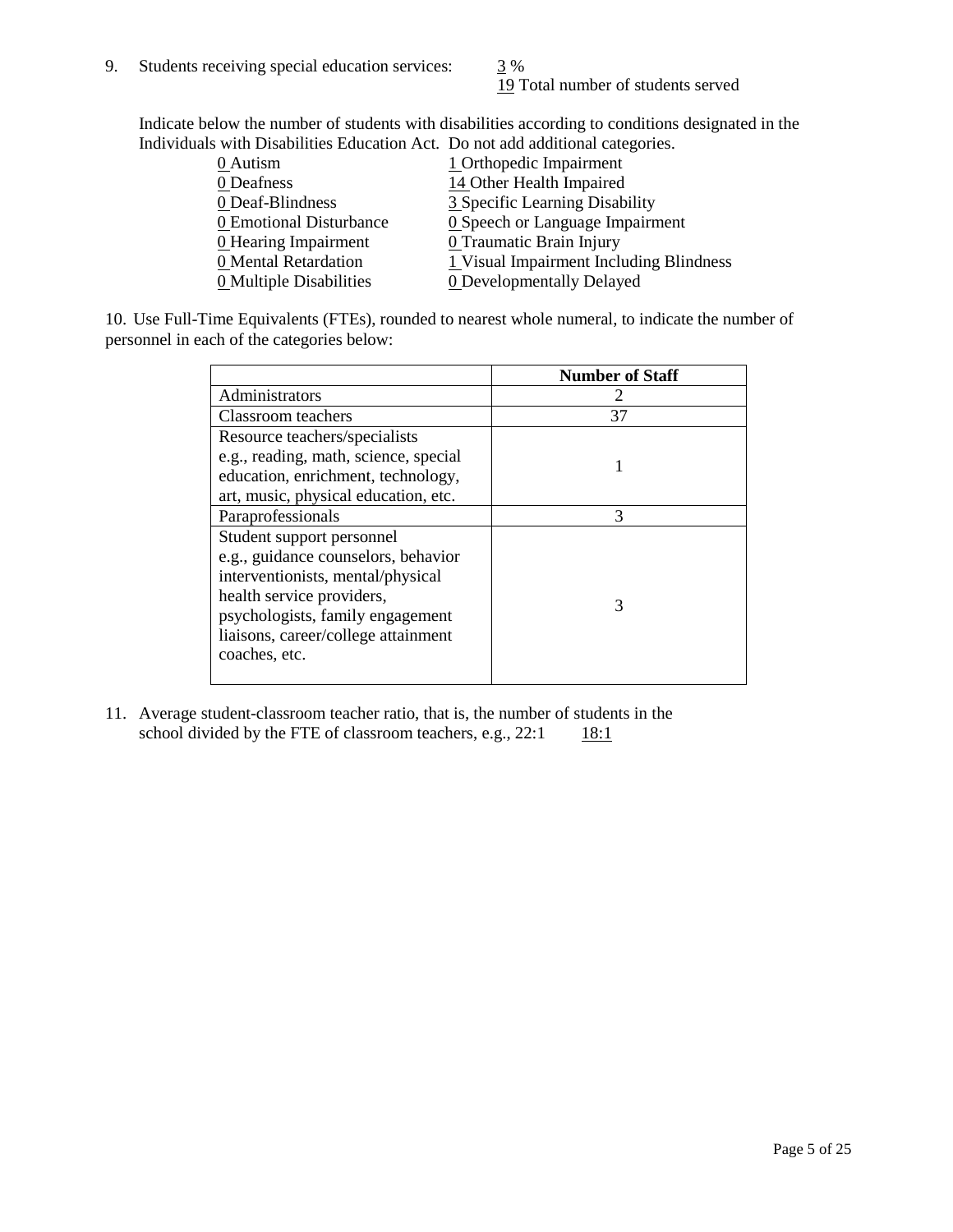12. Show daily student attendance rates. Only high schools need to supply yearly graduation rates.

| <b>Required Information</b> | 2012-2013 | 2011-2012 | 2010-2011 | 2009-2010 | 2008-2009 |
|-----------------------------|-----------|-----------|-----------|-----------|-----------|
| Daily student attendance    | 96%       | 96%       | 96%       | 96%       | 96%       |
| High school graduation rate | 00%       | 00%       | 99%       | 99%       | 100%      |

#### 13. **For schools ending in grade 12 (high schools)**

Show percentages to indicate the post-secondary status of students who graduated in Spring 2013

| <b>Post-Secondary Status</b>                  |       |
|-----------------------------------------------|-------|
| Graduating class size                         | 127   |
| Enrolled in a 4-year college or university    | 95%   |
| Enrolled in a community college               | 3%    |
| Enrolled in career/technical training program | 1%    |
| Found employment                              | $1\%$ |
| Joined the military or other public service   | 0%    |
| <b>Other</b>                                  | $0\%$ |

14. Indicate whether your school has previously received a National Blue Ribbon Schools award. Yes  $No \underline{X}$ 

If yes, select the year in which your school received the award.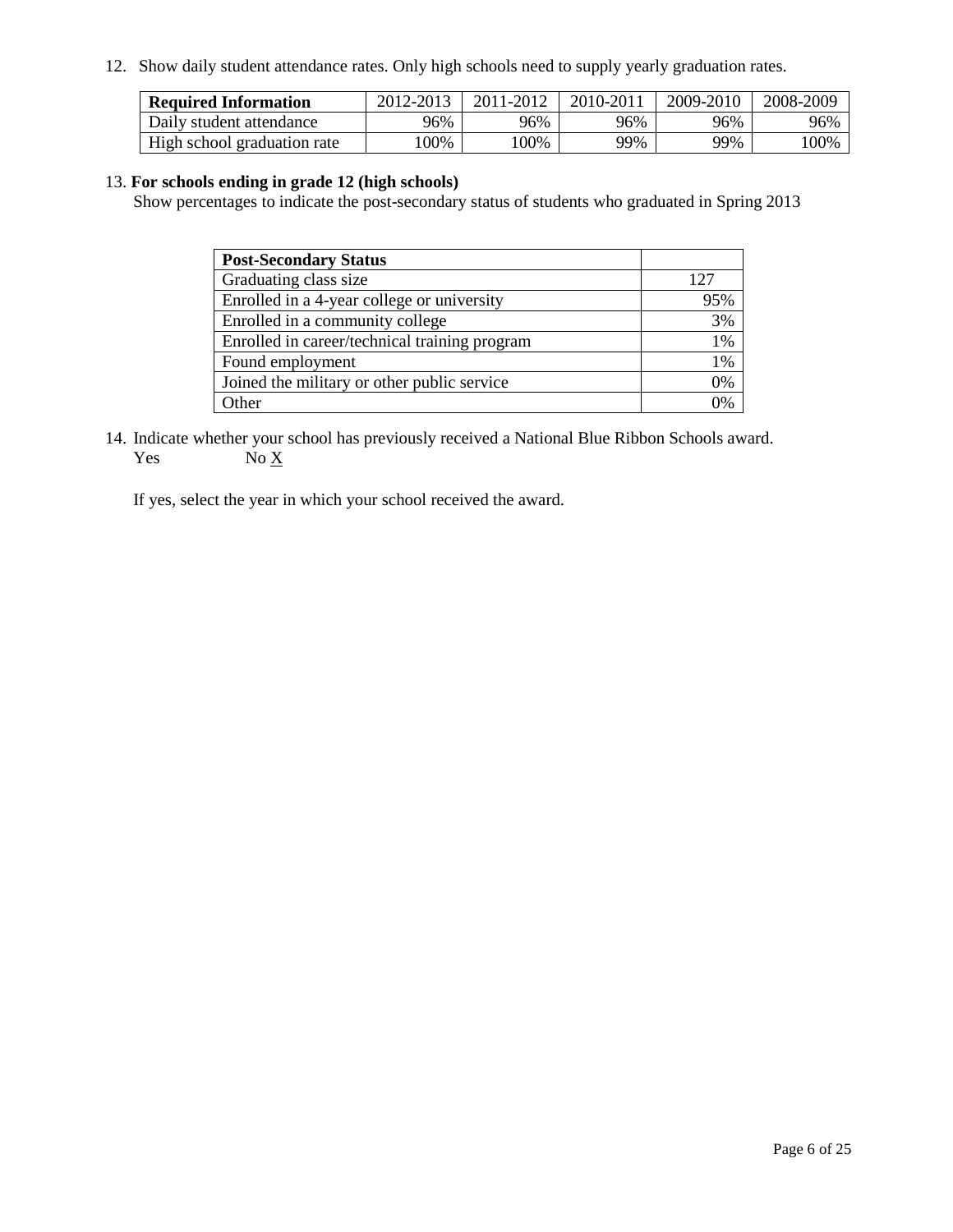### **PART III – SUMMARY**

Our mission: "Raleigh Charter High School challenges college-bound students in a creative and supportive atmosphere to become knowledgeable, thoughtful, contributing citizens."

Since our doors opened in 1999, RCHS has become a nationally recognized leader in active, social, and creative learning with rigorous college preparation, an educational program that focuses on student engagement and activity, and a curriculum that teaches the principles of citizenship. In our small, community-driven atmosphere, students enjoy individualized attention from our caring, talented faculty. Innovative programs, such as Flex Days and Community Work Days, allow students to connect with the community around them through service learning and in-depth educational experiences. We challenge and support our students.

College preparatory studies, maintaining honor and integrity, serving different communities, and maintaining a healthy balance of academics and personal growth—these and many other facets of our work contribute to our sense of citizenship education. We enrich North Carolina's Common Core and Essential Standards ("Common Core") so that students are well prepared for college, and our college-counseling program gives students a realistic view of colleges all over the nation.

In 2011, in light of an increasing rent schedule and decreasing local, state and federal funding, our community worked together to raise \$2.25 million to purchase a permanent home. Students, faculty and parents painted our walls, scrubbed our desks, and sealed our cement floors. Their dedication and labor and repurposing old materials saved us over \$750,000. Faculty contributed \$85,000, despite the fact that they had not had a raise in over 3 years. Our new facility does not have a cafeteria, athletics fields, a gymnasium, a media center, or an auditorium. As a result, students eat lunch together in classrooms or outside and share resources. Because of these adjustments, our small school is a very close-knit community.

Our school has served students from 11 different North Carolina counties. Currently, seven counties are represented. Each year, we receive applications from over 100 different middle schools. Still, with all of this diversity, we build a sense of community among our students and their families. We work to build a culture that embraces stretched learning and civic consciousness.

We encourage our students to be as active and engaged as possible, to work in pairs, groups, and whole classes, and to make, to do, to create. We ask that they find their own levels of excellence — in academics, athletics, clubs, and their personal lives. We encourage them to partake actively in community building by engaging in common enterprises with people who are different, accommodating and addressing conflict and change, facilitating problem solving and taking ownership of the school and its traditions. We teach students to take an active role in their learning and we provide opportunities and avenues for them to seek their own agency and accountability. Students are given tools that empower them in this regard; they are able to attend extra-help and review sessions outside of class time, request an override meeting if they believe that they are better suited for a course not recommended by their teacher, meet with teachers and college counselors during lunch and before or after school for curricular guidance, or can join Student Government to affect larger school-wide change.

Students are responsible for most school activities and annual events, including Open Mic Night, dances, student/faculty kickball games, charity basketball games, Spirit Week, Community Crosswalk (a celebration and exploration of how our students work to support and improve our local community, with an opportunity for students to showcase original research), and Cake Bake and Art Farm (a cake potluck and arts fair whose proceeds benefit local aging blues musicians). Students are welcome to create clubs if they find that a club representing a particular topic or cause does not exist, granted that they are able to find a faculty adviser and draft a proposal of the club's purpose and mission. These avenues allow students to take leadership positions in activities that interest them outside of the classroom but within a safe school environment, encouraging habits of mind that will enable them to be stewards of both their communities and their own personal growth in college and beyond.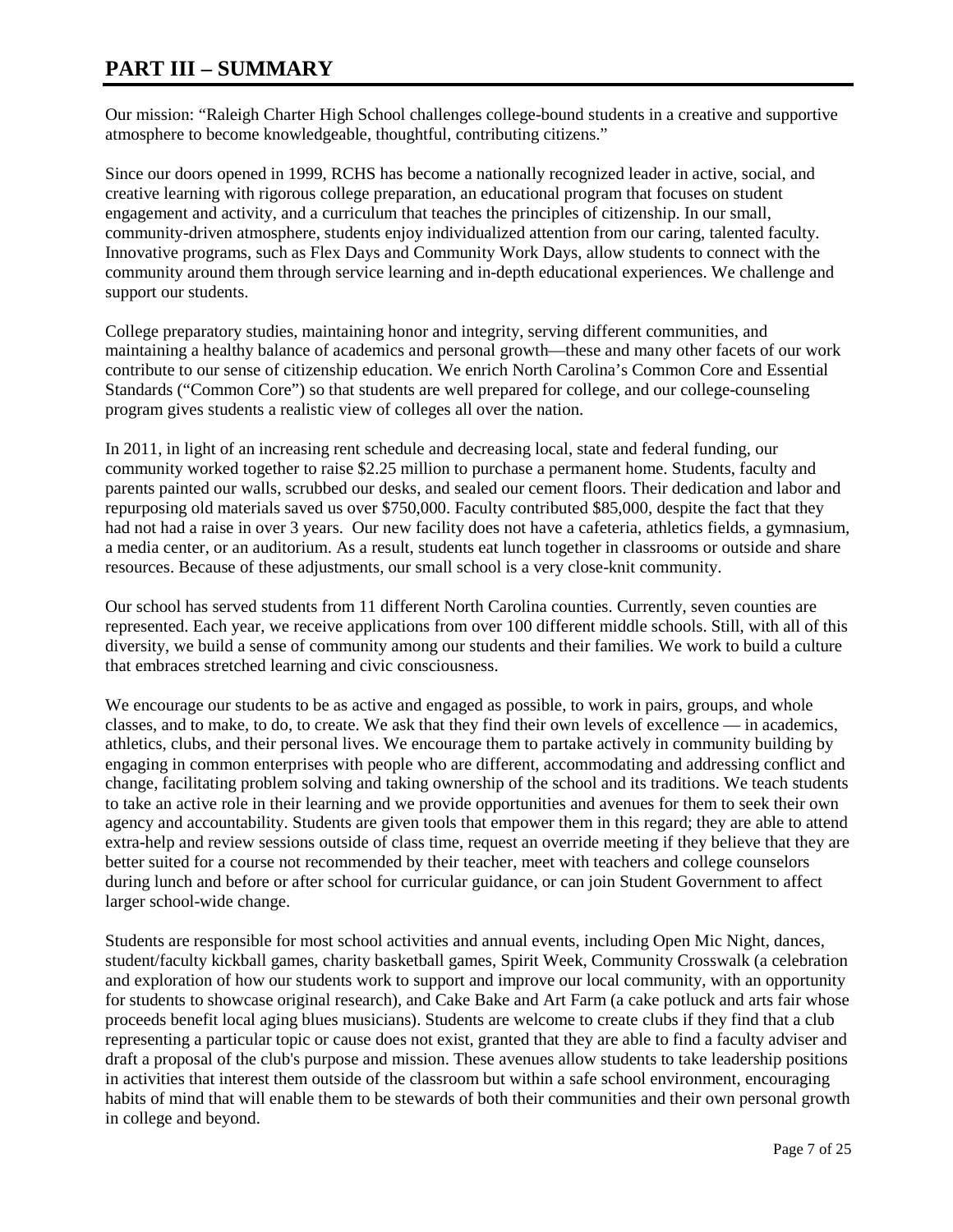We have been nominated by North Carolina's Department of Public Instruction (NC DPI) because of our consistently high achievement on various state and national tests. Software analytics company SAS Institute has developed a system in which the actual value (or impact) of the school can be extracted from student performance, both expected and realized. With regard to our school, this metric, the Education Value-Added Assessment System (EVAAS), demonstrates that our students, no matter where they are when they arrive at our school, are growing in very significant ways. (We explain more about this in Part IV.) We have been named a School of Distinction (1999-2000), a School of Excellence (2000-2004) and a Honor School of Excellence (2004-2012). In 1999, the school's inaugural year, students attained the state's highest End-of-Course scores and, in 2001, RCHS was the first high school to be named a School of Excellence by NC DPI.

Our highest national rankings include 9th ("America's Best High Schools," 2005, Newsweek), 20th ("Best High Schools in the U.S.," 2008, U.S. News and Reports), 11th ("Best American High Schools for Science and Math," 2011, U.S. News and Reports), and 55th ("America's Most Challenging High Schools," 2011, 2014, Washington Post). We have been identified as one of five high schools in the nation recognized for proven and promising practices by the Model Schools Network (network of the International Center for Leadership in Education). Our students have won numerous state-level academic competitions and have competed at the national levels (Ocean Science Bowl, Science Olympiad, We the People, Quiz Bowl, Mock Trial). Our graduating class of 2013 was awarded over \$6.9 million in scholarships. Students from our 12 graduating classes have been accepted to 268 unique colleges.

Students apply for and are selected for admission by a public lottery held in mid-March. Students must be Common Core Math 1-ready (at least) to be entered into our lottery. Rising ninth-grade siblings of students and alumni who meet state requirements for sibling preference in the lottery receive priority admission. Applicants selected in the lottery fill the remaining slots of the rising ninth-grade class. Upperclassmen siblings are selected in separate lotteries and are added to a waiting list. When slots open up for upperclassmen students, upperclassmen siblings receive priority admission for those slots.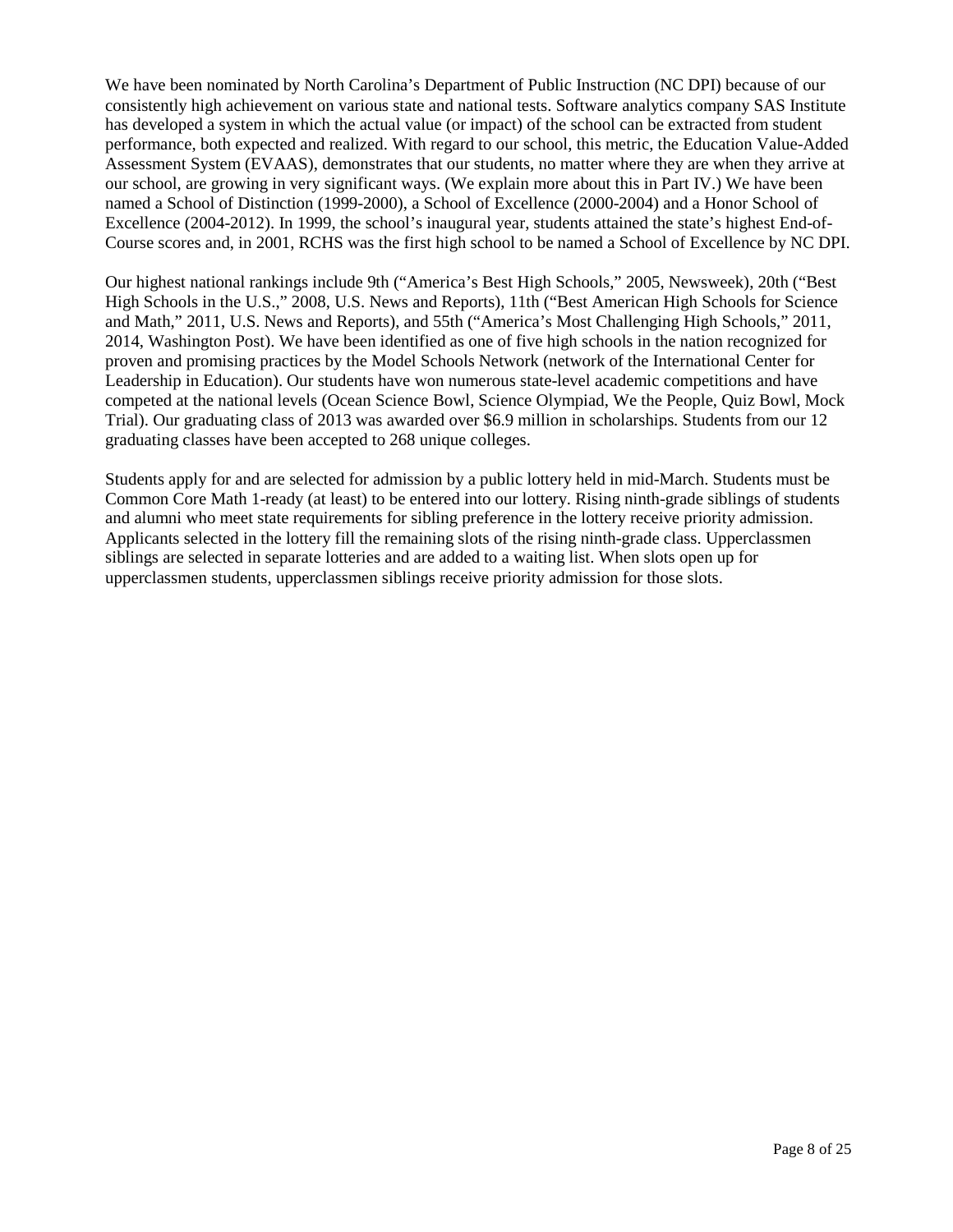#### **1. Assessment Results:**

RCHS has been among the top scoring districts in the state. With the exception of Algebra 1, where students score just above the state average, students have historically tested at the top or near the top, when compared with other charter schools and conventional public-school districts. In the 2009-2010 school year, we administered EOC exams for English I, Algebra I, Algebra II, Geometry, Biology, Civics/Economics and U.S. History. However, within the last five years, the following exams have been discontinued by the state: English 1 (discontinued beyond 2011-2012), Geometry (2010-2011), Algebra II (2011-2012), Civics and Economics (2011-2012) and U.S. History (2011-2012). We chose to adopt the Common Core Math I exam in the last school year, and that exam replaces the Algebra I EOC exam previously taken by our 9th grade students.

In the NC DPI's State Testing results, EOC assessments are evaluated according to the following scale. Level I: Students do not have sufficient mastery of knowledge or skills and are not prepared to move to the next level in grade or content area

Level II: Students demonstrate inconsistent mastery of knowledge or skills in grade or content area Level III: Students performing at this level demonstrate mastery of knowledge or skills and are wellprepared to advance to the next course level

Level IV: Students consistently demonstrate superior mastery of knowledge or skills Note: Students who perform at Level III or IV are rated as being proficient and prepared to move forward in the grade, subject or content areas.

At Raleigh Charter High School, we currently administer the three state-mandated EOC exams: English II (10th grade), Common Core Math I (9th grade) and Biology (9th grade). Since 2009, 95.6% of RCHS students have demonstrated proficiency and have achieved a Level III or IV on their EOC exams. Despite the many changes to the EOC exam lineup, our students have continued to excel on the exams.

On North Carolina's EOC exams, we have maintained a fairly consistent level of excellence as the data tables show. Last year, there was a material change in the first high school math course — from Algebra 1 to Common Core Math 1. Our performance percentages dropped from over 90% in Algebra 1 over the previous four years — with 100% achieving grade level or above in 2011-2012, with the state average at 78.7% — to 79% on Common Core Math 1 in 2012-2013. Common Core Math I testing across the state began in 2013. Along with the material change from testing Algebra 1 to testing Common Core Math 1, the NC State Board of Education (OR SBE) lowered the cut scores for proficiency. Math 1 scores dropped across the state. The State Board of Education took a stringent policy about "cut scores" for proficiency in 2013, a position they have reversed for next year (2014-2015). Our 79% in CC Math 1 is higher than the state average of 36%, but we are still working on improving our percentage of proficient students. Our new math teacher in CC Math 1 has undertaken independent study in the Common Core Math sequences. Our CC Math 1 students are encouraged to attend Math Lab, which is available six times per week, or to meet with their teacher during her morning office hours.

We offer the PSAT to students in Grades 9, 10, and 11, so that students and parents can see growth in student understanding from year to year. This also allows for students to prepare to qualify as National Merit Scholars as juniors. Our performance levels always show growth over the years as students mature and as they take more complex and more challenging courses at our school.

For the last three years, the average SAT scores of RCHS students have exceeded the average state and national averages. In 2013, the average score of an RCHS student was 1914 (on a 2400 scale), compared to the state (1479) and the nation (1498). In 2012, RCHS students averaged 1858, compared with the state's average of 1469 and the nation's average of 1498. In 2011, RCHS juniors scored 1861, over the state's 1475 and the nation's 1500. Over those three years, 94-100% of RCHS students took the SAT.

For the last three years, juniors have taken the ACT each March. On the 2013 ACT, 21% of our juniors had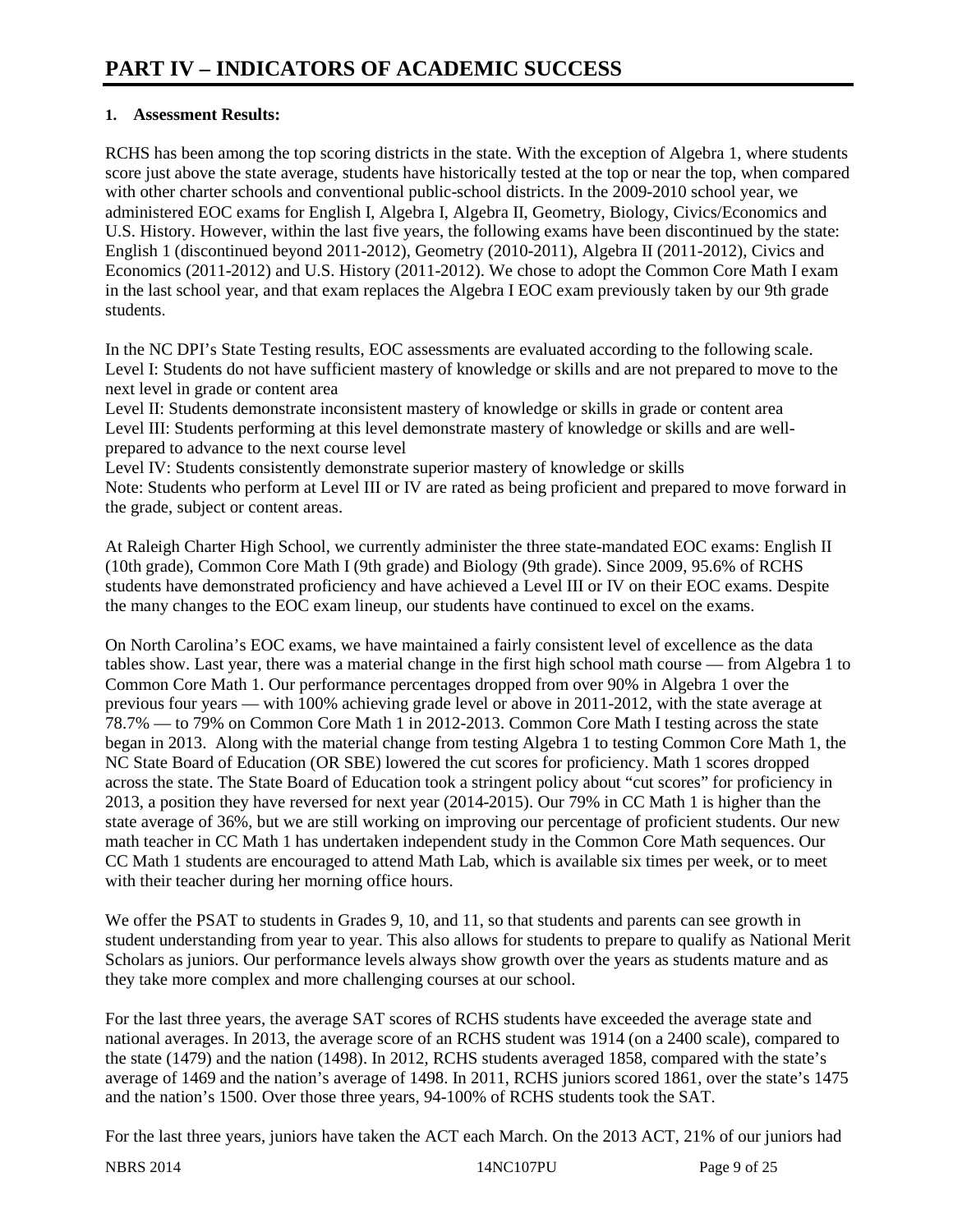a composite of 33 or higher, while the state of NC had 2% of students scoring at least a 33. We had 86% of students with a score of 24 or higher while the state of NC had 14%. A student at our school who scores 30 is below the 56th percentile for our school but is above the 95th percentile in the state. A student at our school who scores 28 is 43rd percentile at our school ("below average") but would be in the top 7% of the state.

In AP exams and our students' AP scores, we have seen a great increase in both the number of exams taken and in the number of student examinees each year from 2007 to 2013. In 2007, 275 students took 639 exams. In 2013, 332 students took 841 exams. Our school's census in 2006-2007 was 518 students, and in 2012-2013, it was 537. Our success rate (exams scored at 3, 4, or 5) over those seven years has fluctuated, but it has never been below 93.8% (2010). In 2007, the success rate was 97.1%; in 2013, 96.7%.

EVAAS (as referenced in Part III) data collected demonstrate that the longer students are at our school, the greater their gains. Our EVAAS effectiveness rating of 6.28 is based on EOC scores (2 or above is an exceptional achievement). Based on predictions compiled about our students in middle school, our students are demonstrating great gains: they outperform the predicted scores, and by a good deal, too.

#### **2. Using Assessment Results:**

Since our first year, we have used results from numerous tests to analyze and to evaluate our approaches to teaching and learning.

At the state level, we have used the EVAAS assessment system, developed by SAS Institute for NC DPI, to evaluate students who have taken state-mandated End-of-Course tests and other tests. At the national level, RCHS students have excelled as takers of Advanced Placement exams, SAT and PSAT tests, and ACT tests.

At our school, we would like all of our students to show growth and show more growth than predicted. And our EVAAS data demonstrate that they do grow a great deal. So we change the question, "What is being done to close any achievement gap?" to "How are we ensuring that all students are showing greater growth and performing at higher levels?"

We offer several programs to enable students to improve their performance.

1.) We identify struggling students early—just after the first six-weeks' report card. Personalized Education Plans (PEPs) are drawn up by a student's advisor, in consultation with the student, parent, and teachers. That PEP is a road map with specific activities that the student must perform and complete. We give report cards every six weeks so that students and parents can have information about progress and achievement more often than the commoner once per quarter.

2.) Math Lab meets six times a week, before and after school. Math teachers take shifts to help students with math homework, make-up work due to absences, and math concepts.

3.) All ninth-grade students and a parent (admission requires both the student and the parent) are invited to "Strategies for Academic Success," an annual evening program that focuses on managing the high-school path.

4.) Numerous opportunities exist for tutoring in subject areas, including tutoring by teachers and by students in our Tutoring Club.

5.) Tenth-grade students with continuing difficulties during their ninth-grade year are invited to take a yearlong course called "Study Preparation," a course that addresses strategies for the many courses students are taking. This course is open only to tenth-graders.

Parents are informed of student achievement and success via the weekly emailed newsletter (archived on our school website). There, we regularly share state-normed and nationally-normed test results. We include state and national test data alongside our own results to provide context for our student's performance. We also share this information at parent-only grade-specific morning and evening events. For exceptional achievements, press releases are shared with the local media.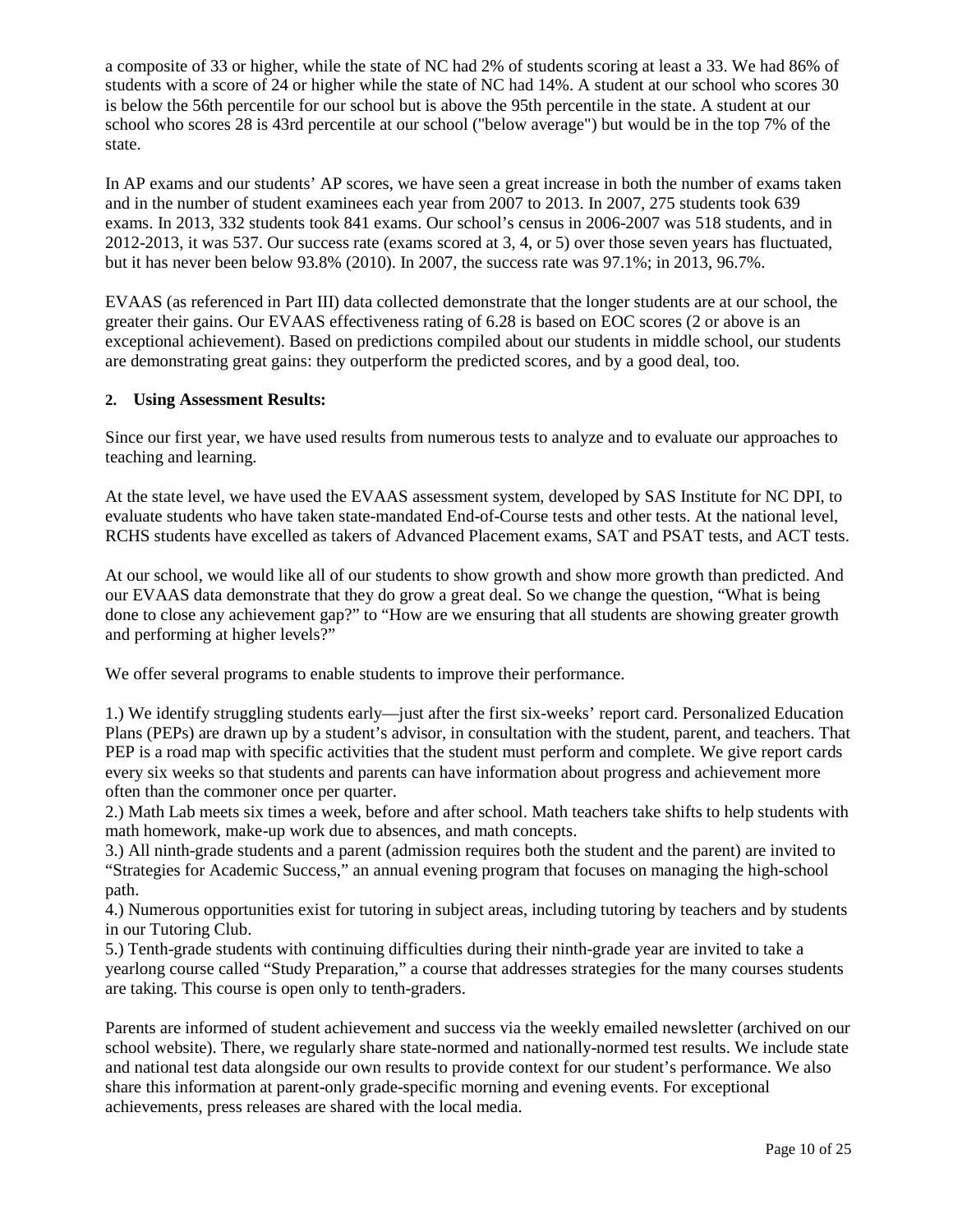#### **3. Sharing Lessons Learned:**

Throughout our school's history, we have shared our programs and information about our programs with other schools. As one of a few "dedicated" charter high schools (schools that have only grades 9-12) in North Carolina, we have been visited by schools who wished to develop a dedicated high school (Gray Stone Charter High School, Misenheimer NC; Roxboro (NC) Community High School; Uwharrie Charter Academy, Asheboro NC). For six of our first ten years, we have shared our successes at annual NC charterschool conferences, sponsored by the State Department of Public Instruction. Nationally, we have presented sessions at the National English Teachers Conference (NCTE, Milwaukee, 2000 and Indianapolis, 2004), at the National Council for the Social Studies (NCSS, 2003), at the National Alliance for Charter Schools (NASC, 2007), and at the Model Schools Network. We have also presented at state conferences—NC English Teachers' Association (four times), NC Council for the Social Studies Conference (NCCSS, twice), Foreign Language Teachers of NC (FLANC, seven presentations), NC NC WISE Symposium (2011, 2012: student information system annual conference), and the Closing the Gap Conference, co-sponsored by NC DPI and the Model Schools Network (2009).

Some of the topics we have shared with peers are "Students As Curators: Creating a Museum of Ancient Artifacts" at the NCCSS and the NCSS; "Teaching About the Supreme Court" at the NCCSS; "The Charter High School" at several NC Charter School Conferences; "Flex Programs for Conventional Schedules" and "Using Authentic Materials in the German Classroom" at FLANC; "New Resources at SAS inSchool" and "The Text Is What It Does: Freedom and Constraint in Interpretation" at NCETA; and "Charter Schools in Newsweek's Top 100" at NASC.

Our teachers have worked closely with Teach for America (TFA) programs in North and South Carolina. TFA teachers have visited our school to learn about active lessons.

From 2005 until 2010, RCHS was one of ten NC schools selected to be a part of a Model Schools Network (one of 75 nationally), operated by the International Center of Leadership in Education and sponsored by the Bill and Melinda Gates Foundation and the Council of Chief State School Officers. At three annual national conferences of the Model Schools Network, our school presented its program to audiences (2009-2011). At the conclusion of the five-year study, our school was one of five nationally recognized for supporting and sustaining rigor and relevance for all students.

#### **4. Engaging Families and Community:**

The Raleigh Charter staff intentionally communicates our school's vision and values to new parents. As a first step, administrators and parents conduct a summer Open House for parents of new students, where small group conversations with other parents and school staff are held, as well as a student panel, where students discuss their experiences. Additional sessions are held in the fall to orient new parents to the school's vision, policies, and procedures. We are currently in the process of introducing grade-specific parent-only meetings, where administrators share information relevant to families at different points in their student's high school career. For example, in the fall, we invite the parents of ninth graders to discuss with them the school's approach to building independence, integrity, perseverance, and the ability to develop positive relationships with peers and adults. This year, we introduced a tenth grade parent event in which administrators, faculty and students perform skits to demonstrate the importance of balance in a student's life. Parents repeatedly express their appreciation for these activities, and the whole school community benefits from these added opportunities to improve parent understanding of our school culture.

Since its inception, RCHS has worked to include families. The school was founded by parents in 1998 and they populated the school's Board of Directors in the months prior to our opening in August 1999.

We are located minutes from our State's capitol: we incorporate Raleigh's downtown resources into our innovative programs. Our faculty have designed these unique days:

Flex(-ible Scheduling) Days: Over two consecutive Fridays twice a year, students attend four curricular field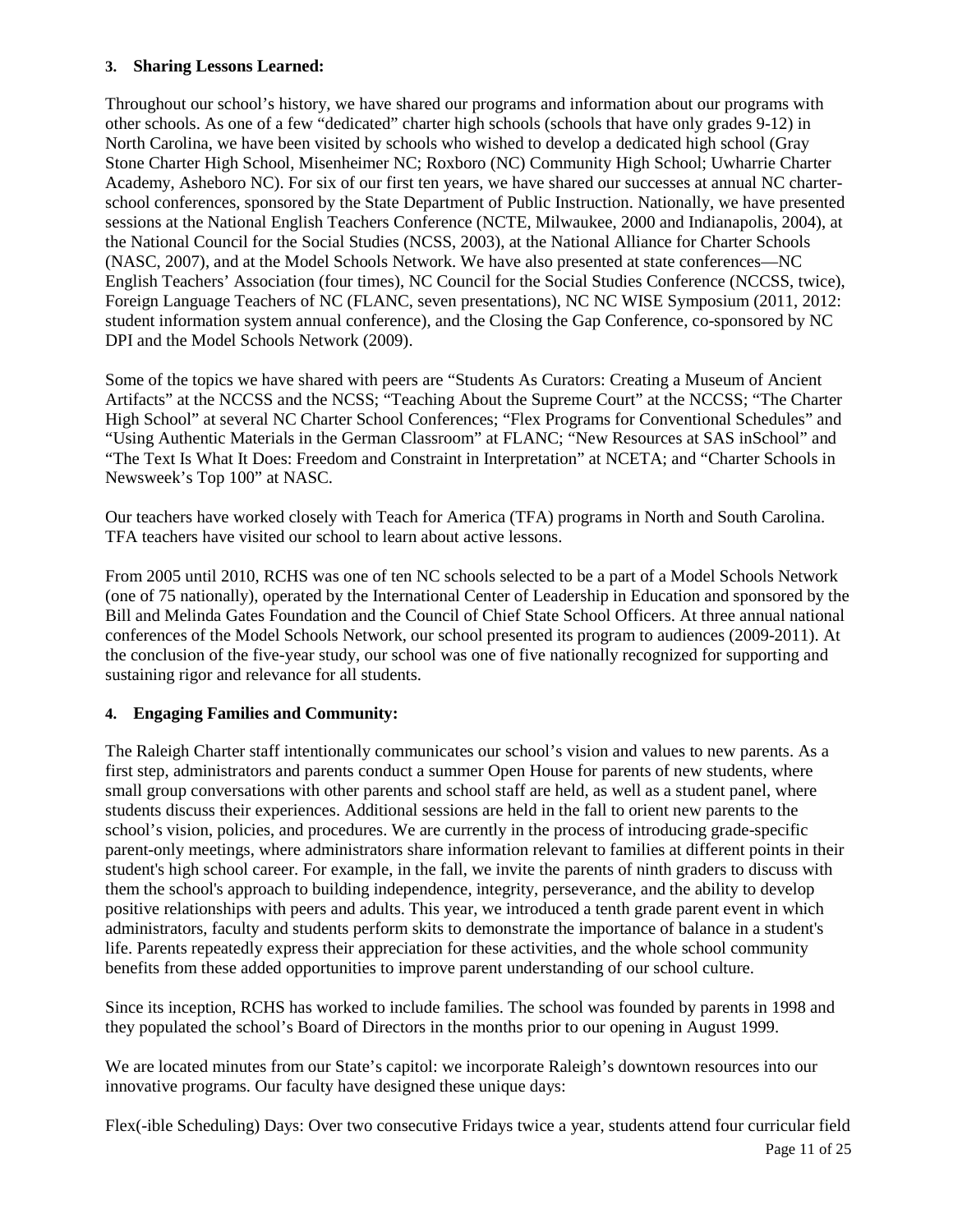trips. Activities include those listed below, as well as developing and implementing a fractions lesson to elementary students, or meeting with a local hero of the North Carolina Civil Rights Movement.

9th Grade Sample Flex Day schedule Poetry Out Loud (Poetry analysis and recitation) Museum Behind the Scenes (Studying museum exhibits from differing perspectives of the curator, anthropologist, and historian at the North Carolina Museum of Art) Ecostation Exploration (Environmental research) Places of Worship (World religions; meeting practitioners in the community)

12th Grade Sample Flex Day schedule

Career Exploration ("Speed dating" career conversations with members of the community from a range of backgrounds)

Personal Finance and More (Healthy cooking, financial management, changing a tire, and other "real world" challenges)

Introduction to Southern History (Literary analysis, historiography, food, and film)

Art All Day (Art analysis, the role of art in the community, and exploring artistic talents at the North Carolina Museum of Art)

Ex(-tended Period) Days: The Extended Period Day extends periods to 95 minutes over two days, six times per year. Ex Days enable teachers to schedule laboratories, simulations, examination practice, extended discussions, and other lessons for student creativity and activity.

Community Work Days: Twice a year, students meet in one of 31 assigned groups to to explore their service interests during the school day. Students also meet for one pre-Community Work Day planning session per Community Work Day. A week after each Community Work Day, students are given time to reflect on their efforts and contributions.

Students are placed in groups according to student interest, and groups work together through a series of planning meetings and reflection sessions to realize a shared goal over the course of the school year. Students directly influence their communities while building project management experience. Programs include reimagining and rebuilding a nearby playground to meet developmental needs, hosting a quiz bowl for elementary school students, developing advocacy campaigns to raise health and domestic abuse awareness among fellow RCHS students, helping young students improve their reading skills at a nearby elementary school, and collaborating with a nearby poverty-relief organization to stock, set up, and run a soup kitchen for some of Raleigh's homeless.

Interdisciplinary Flex (ID) Day: Each January, students learn about paradigm shifts or, more broadly, the nature of change in history and in the future. Topics students cover include the Axial Age, the Middle Ages, the Renaissance, the Enlightenment, scientific revolutions of the nineteenth and twentieth centuries, and looking forward to the future.

Our programs, specifically our Flex and Community Work Days, provide opportunities for our students to benefit from our community's varied resources while, in many cases, also giving back to it. Both of these special days require a highly organized system of parent drivers in order for students to attend programs in various parts of our region. Parent volunteers who drive students to their programs get to experience firsthand the authentic learning and community engagement of our students, further deepening their understanding of our curriculum and mission.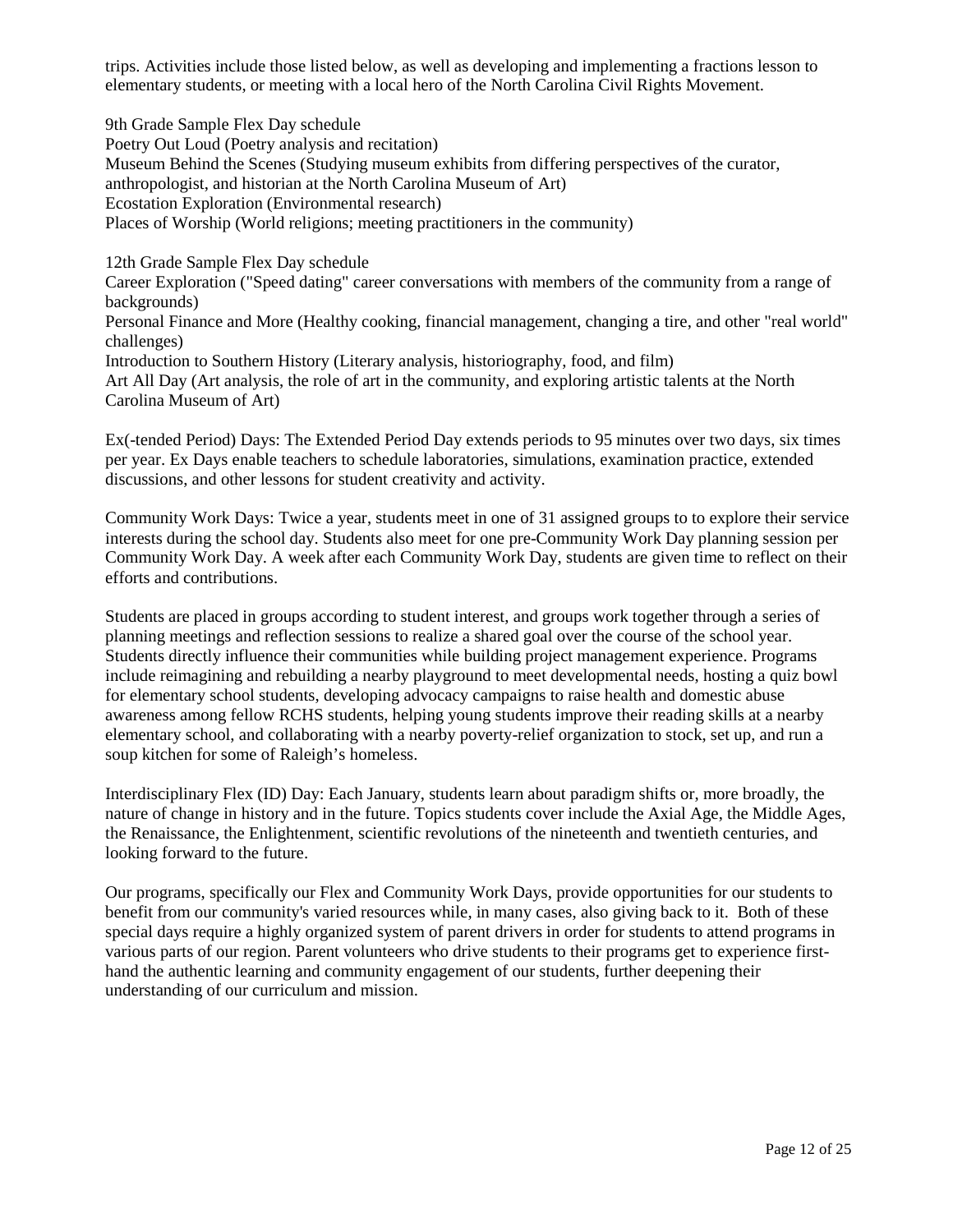### **1. Curriculum:**

RCHS stresses citizenship education with a rigorous college-preparatory curriculum.

Research shows that the more students are engaged, they more they retain. Through our active, social and creative constructivist lessons, students of varying abilities can be better reached. Our school creates the right fit for our students: they are empowered to find productive, stretched, joyous paths for themselves in academics, athletics, civic contributions, and clubs.

Our curriculum has two defining characteristics: on the one hand, we have a rigorous college-preparatory course of study that is grounded in and enriches North Carolina's Future Ready Curriculum; on the other hand, we design a broad and deep foundation of citizenship education, a focus that permeates everything we do—from curriculum to extracurricular activities to unique and innovative programs that place our students in meaningful contact with the community.

Our citizenship curricula is centered on students as makers and contributors rather than users and consumers. In Civics and Economics classes, students design projects to address some problem or need in their community, and in other classes, teachers approach student learning from the perspective of skepticism and creating. In math classes, teachers teach mathematical notation and encourage students to analyze how that notation might be improved and what avenues they can take to improve it. This dual emphasis raises students' awareness of their own impact on the world.

Our decisions about instruction are student-centered. We offer several different levels of classes to meet the educational needs and goals of our students. In addition to AP, Honors and Standard courses, we also offer Honors Enriched courses in English, History and Science. The Honors curriculum is divided into Enriched Honors and Honors. Students in Enriched courses bring a background that does not require as structured a model of learning as students in Honors classes. A tenth-grade class in Civics and Economics meets state requirements and prepares students for the AP examination in US Government and Politics. Some Advanced Algebra II students move to AP Calculus AB by taking a shorter PreCalculus course. Our Advanced Calculus course is for students who wish to continue with calculus in a non-AP setting. We are one of a few public schools in the state to offer Calculus III.

We offer a few courses at the Standard level. Because our charter defined us a college-preparatory high school, most of our courses are offered at the Honors, Enriched Honors, and Advanced Placement (AP) levels. For required courses, students in grades 9 and 10 may choose between Honors and Enriched Honors courses in English 1 and 2, Biology, Chemistry, and World History. Also for required courses, older students may choose between Honors Environmental Science and AP Environmental Science, Honors US History and AP US History, Honors Civics and Economics and College-Level Civics and Economics (the latter holds an option for student to sit for the exam in AP US Government and Politics, Honors English 3 or AP English Language and Composition, Honors English 4 and AP English Literature and Composition

Mathematics. Students at Raleigh Charter High School will elect different entry points based on what math course they were taking before their arrival here. Students may begin with Common Core 1 or any number of courses. For students who are prepared, we do offer AP Calculus AB, AP Calculus BC, AP Statistics, and Calculus 3 (for which AP Calculus BC is required). Four courses in mathematics are required for graduation.

Science. In addition to all the AP science courses available (Biology, Chemistry, Physics B, Physics C: Electricity and Magnetism, Physics C: Mechanics, and Environmental Science), we offer electives in Oceanography and Science Research. Students are required to take Biology, Chemistry, and Environmental Science to graduate from our school.

History. In addition to many AP courses (US History, US Government and Politics, European History, and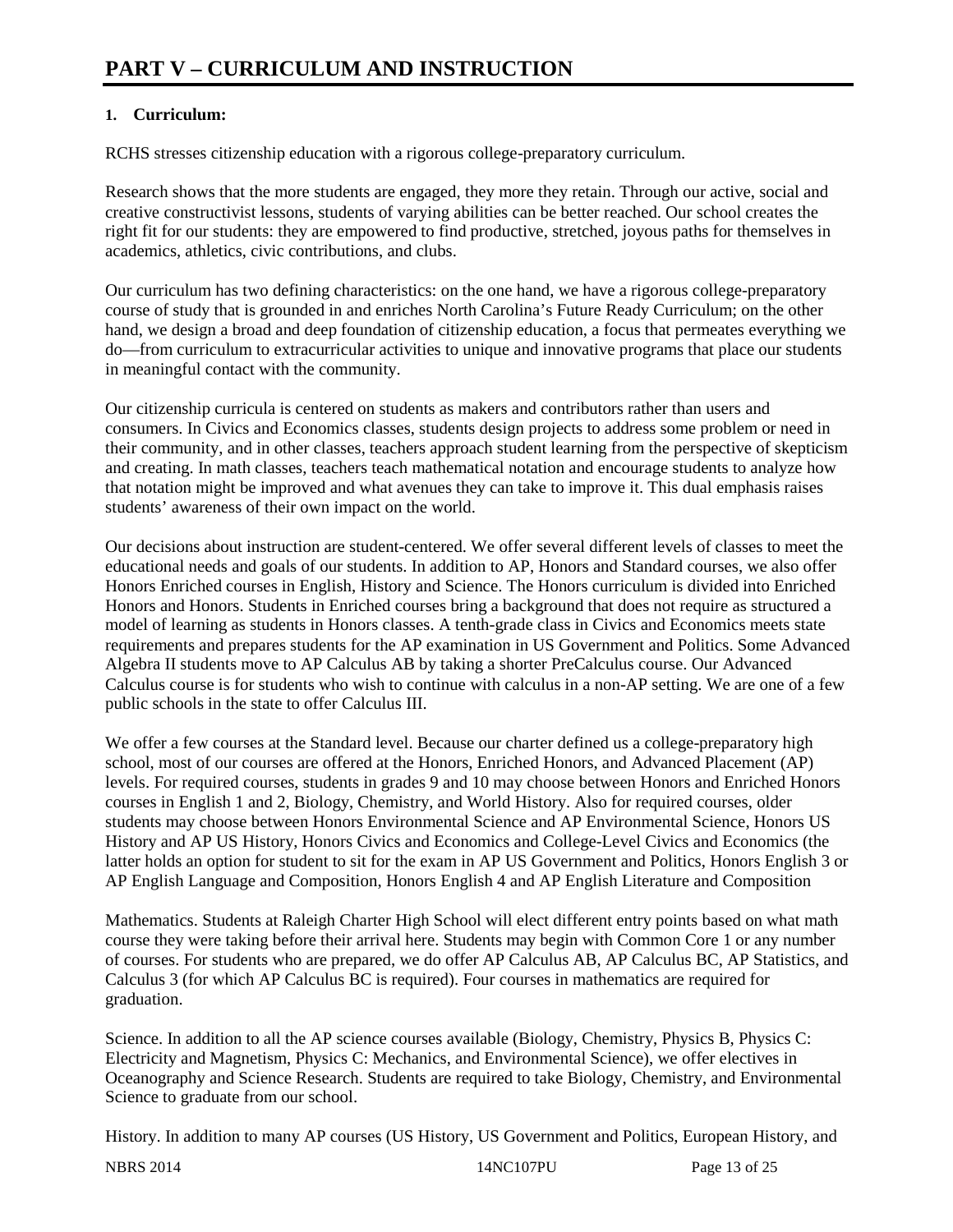Psychology), students in recent years have taken American Studies, Studies in Latin America, and Studies in Africa. Students are required to take World History, Civics and Economics, and US History to graduate. Each year, about 25 ninth graders elect to enrich their study in order to sit for the AP Examination in World History.

English. We offer the two AP English courses, English Language and Composition and English Literature and Composition. Four years of English are required for graduation.

World Languages. We offer Spanish, German, French, and Chinese, and all of these languages are offered up to Advanced Placement. We require two consecutive years of study in the same world language.

Fine Arts. We offer courses in Art, including AP Studio Art, Chorus, Strings, and Band.

The graduation requirements for Raleigh Charter High School are as follows. Students must earn 22 units in order to graduate.

Mathematics: 4 units (at minimum, Algebra 1, Geometry, Algebra 2, and one higher math course) OR (at minimum, CC Math 1, CC Math 2, CC Math 3, and one higher math course) Science: 3 units (\*Biology, Chemistry, and Environmental Science or Earth Science) History: 3 units (World History, Civics and Economics, and U.S. History) (rising 12th grade) OR 4 units (World History, Civics and Economics, U.S. History and U.S. History 2) OR (World History, C&E, APUSH, and History elective)(rising 9th, 10th, 11th grades) English: 4 units (English I, II, III, IV) Foreign Language: 2 units (including one course beyond the first year) Healthful Living: 1 unit Electives: 5 units (rising 12th grade) OR 4 units (rising 9th, 10th, 11th grades) Total 22 Units

Students have 20-30 minutes of homework per course per night, with AP courses (we offer 20) requiring up to 45 minutes per night per course. Teachers do not assign busy work. Students are encouraged to maintain a healthy balance when they register for courses as we want our students to have fun and to be excited in school. We encourage our students to find joy and laughter in their studies, finding "haha" moments in addition to "aha" moments.

Given our scores on college-readiness exams such as the ACT, students graduate with an exceptional foundation upon which to build their college studies. When our entire junior class took the ACT last year, 85% scored 24 or higher. A student at our school who scores 28 is 43rd percentile at our school ("below average") but would be in the top 7% of the state. Our focus on critical thinking lends itself to high achievements in testing and is evidenced by our alumni's success in college, career and beyond. We have heard from many alumni that, given the expectation of quality at RCHS, their acclimation to college-level work was minimal, especially when compared to their college peers.

#### **2. Reading/English:**

Our English scope and sequence is grounded in and enriches North Carolina's Common Core Standards. The pacing and sequence of our four-year curriculum enable our students to grow at a reasonable and ageappropriate pace, wherever their starting point may be. Teachers encourage systematic vocabulary development in context, spend time on grammar and mechanics (particularly paragraph and sentence development and subordination), teach inferential reading, and teach the craft and substance of composition.

In class, students spend time studying paragraphs for structure and coherence, with attention to transitions and other structural signals. Students take ownership for their learning by designing comprehension questions as part of the reading assignment. Students write elastic (iterative) summaries, each progressively shorter than the other, enabling students to find the essence of the reading. Students are challenged to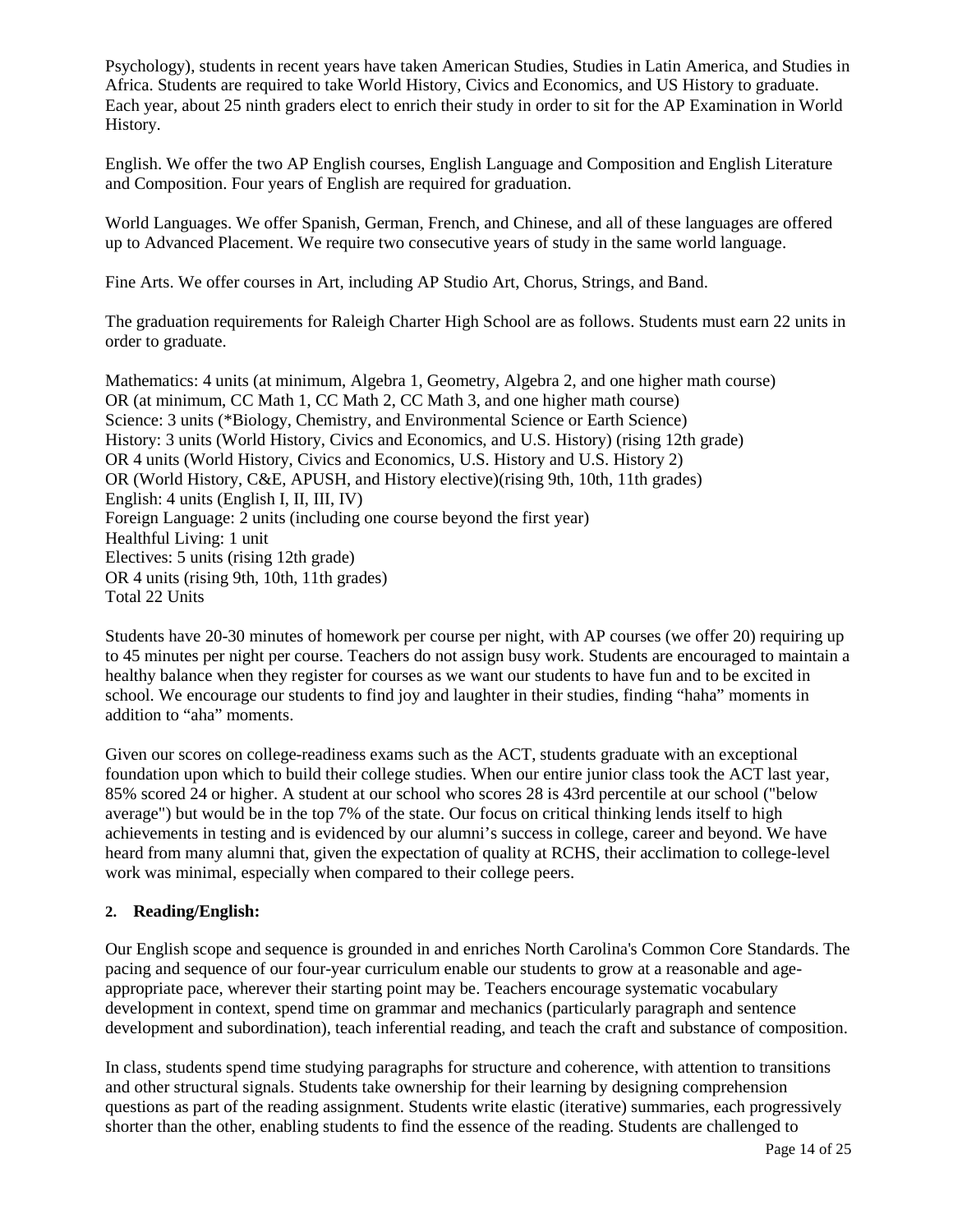collaborate in their compositions so that they help each other with higher-order thinking skills such as inference, judgment (analysis and evaluation), rhetorical analysis, structural analysis, and analysis of literary forms.

The English Department coordinates its approach to working with students who have less experience in the language arts and those who may be gifted in the subjects. Students with questions are encouraged to visit the teacher, and teachers coax students to articulate where and why their understanding breaks down. Each year, senior (non-AP) English students engage in an in-depth study of Hamlet: they read secondary sources, write several short essays, and perform scenes from Hamlet in a professional theatre.

Ninth graders who struggle are offered a tenth-grade course called "Study Preparation," where they work on developing vocabulary, study test-taking strategies, and create study guides to learn more deeply about their reading.

To challenge students who read and write above grade level or very well above grade level, our AP English program challenges students to be fine readers and essay composers. Both AP English Language and AP English Literature challenge students to be reading, thinking, and writing at a sophisticated level. Over the last five years, 98% of our AP English students have scores of 3 or higher, on each English exam.

Alumni regularly mention how well prepared they are when it comes to writing and to writing extended essays (greater than five pages), compared with their collegiate peers. Our students grow as writers by working on the craft of composition and using reflection to create insight in order to assume ownership of their thinking.

#### **3. Mathematics:**

Our Mathematics curriculum follows the scope and sequence of the Common Core for our first three years. Like other classes, Math classes employ active, social, and creative learning where the responsibility for and ownership of learning rest with the student as much as possible. Math teachers prove what they teach and teach students to prove their work. They also work to encourage questions, intuitive and critical thinking, and even skepticism.

We offer Honors, Honors Enriched and AP courses up to Calculus 3, as well as AP Statistics, Introduction to Computer Science, Systems Theory, Programming for Scientists and Engineers. If students are interested in courses beyond that, they may further their study at a nearby university for credit.

On the 2012-2013 Common Core Math 1 EOC exam, 78.6% of students scored as proficient, compared to 36.3% of North Carolina's students. In 2012, prior to the shift to Common Core-related exams, more than 95% of RCHS students achieved proficiency on the Algebra 1 EOC, as compared to 78.7% of the state's students who were proficient.

Our courses help students reach their most appropriate level of math in a careful, cared-for manner. In line with the testing philosophy of the Mathematics Department, teachers design tests that continuously build on lessons from previous units. Teachers monitor the thinking processes of individual students to ensure that students are thorough and discerning in their answer-finding.

For a small group of CC Math 3 students, we offer a half-year course in PreCalculus that accelerates students from PreCalculus to AP Calculus AB. To encourage the exploration of ideas beyond the basic curriculum through practice and competition at the local, state, and national levels, faculty advise the Math Contest Club and share information about extracurricular math competitions with students. Ex Days provide opportunities to delve into special topics, such as the meaning of infinity, the complex plane, and the meaning behind matrix mechanics.

Students with less experience in math take a sequence of standard-level, challenging courses. Math Lab, offered six times a week before and after school, provides opportunities for remediation and extra help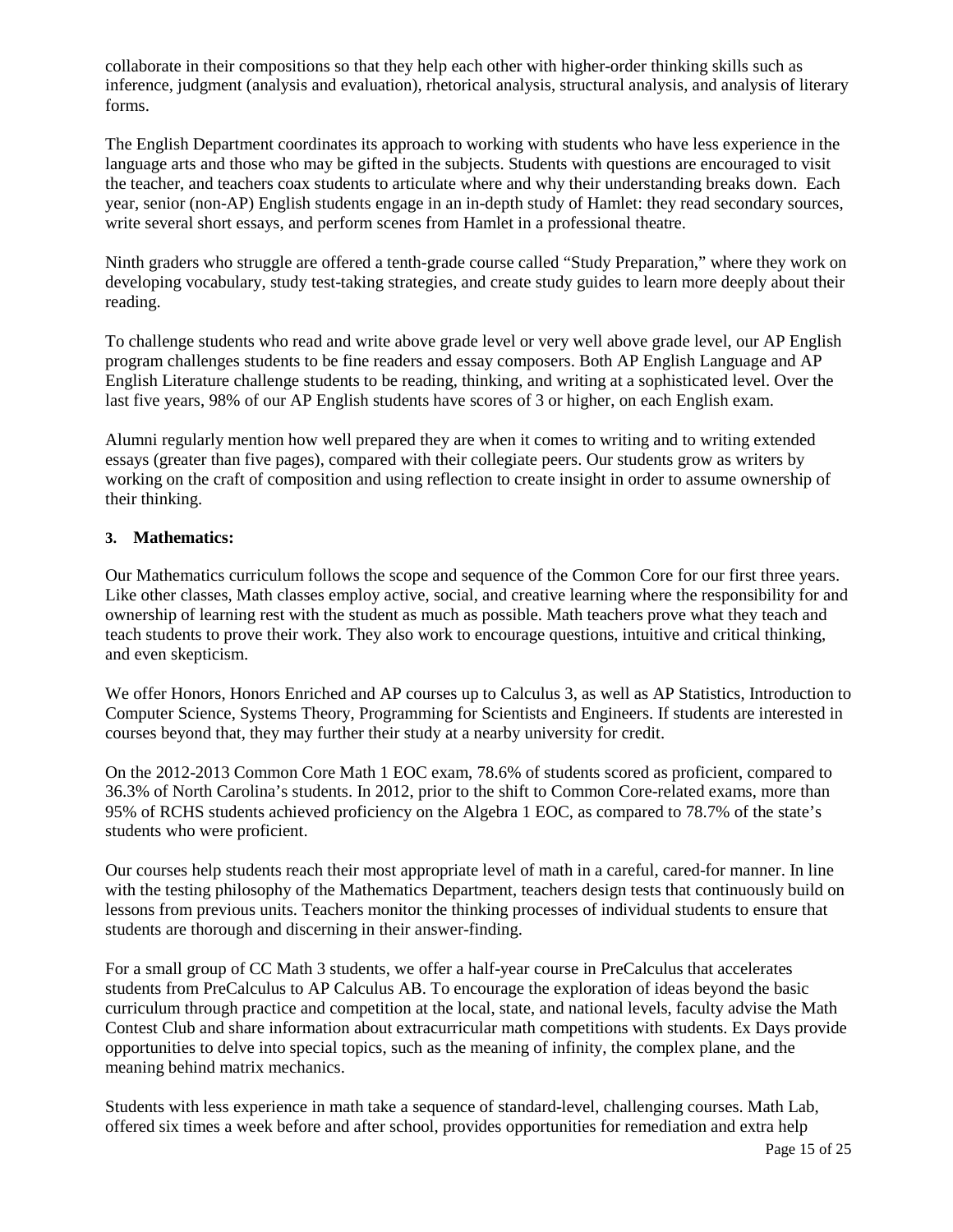through collaborative teacher-student and student-student problem solving. Teachers hold weekly, scheduled office hours and will work directly with students by discussing progress with parents and arranging for students to work with peers in class or with student tutors.

The Mathematics Department's goals fit our constructivist philosophy: students are encouraged to stretch their thinking through inquiry and discovery and thinking abstractly, critically, and skeptically.

#### **4. Additional Curriculum Area:**

Science teachers engender in our students an appreciation for the scientific method and research protocols, an integration of mathematics into science courses, and a desire to pursue their personal goals with extracurricular study and competitions: e.g., Ocean Science Bowl, where we have competed nationally four times, and Science Olympiad, where we have competed at the National Olympiad in ten of the last twelve years, by finishing first or second in the state-level Science Olympiad.

Science goals for students are achievable because our school's natural teaching process is constructivism; students take responsibility for fashioning their acquisition of new knowledge and skills by active, social, and creative learning and through inquiry and discovery. Science students learn to "know" (the root meaning of science) why things are the way they are, sometimes in humorous, playful ways. Laboratories give students a chance to practice what they are learning.

We offer our students all five AP sciences (Biology, Chemistry, Environmental Science, Physics B and C): in 2013, 92% of our AP science examinees scored 3 or above.

Reading skills are important in the sciences, and we teach reading within their content areas. Students read current events and make connections to their own world of study. Students are often asked to read complex texts—research texts that may be beyond their comfort zones—to see what they can derive therefrom. Stretching in a safe environment is one of our educational principles. Our mission is rooted in educating a "knowledgeable, thoughtful, and contributing" citizenry, and we believe that a society based on scientific thinking is one that makes better decisions. We teach our students to analyze readings that overlap among many scientific and other disciplines—e.g., mathematics, statistics, geography, history, economics, and rhetoric are all addressed in AP Environmental Science. The ability to read—to comprehend, to think, to process, and to apply—is essential to a well-informed society, especially in the sciences.

The History Department develops students of history and historiography. Students learn tons of facts dates, biographies, events, and movements—but they also learn how to think about these facts, how to place these facts within historical contexts, in comparison with other culture's histories, and in relation to our current world. Classes are conducted so that students are active, social, and creative learners; students participate in games, exercises, and simulations. Writing is a focus in each course.

For one night each year for the past 15 years, ninth-grade World History students have transformed our school into an Artifact Museum. Prior to the event, students prepare artifacts, exhibits, didactic labels, and a research paper after they research and visit the North Carolina Museum of Art, where they learn about curation and exhibits. As experts in their ancient region, students become docents as they field questions from families about their artifact and civilization; they demonstrate their critical thinking and knowledge in this authentic setting.

All students in Civics and Economics participate in a simulated Congressional hearing in front of outside judges to demonstrate their knowledge of the history and principles of the U.S. Constitution and its application to the world today.

In History classes, students acquire a depth of knowledge and essential skills to develop into "knowledgeable, thoughtful, contributing citizens." Regular assignments begin with rigorous reading and writing and conclude with a classroom discussion where ideas are analyzed, evaluated, and synthesized. Every junior in U.S. History writes a substantial, thesis-driven, primary source-based research paper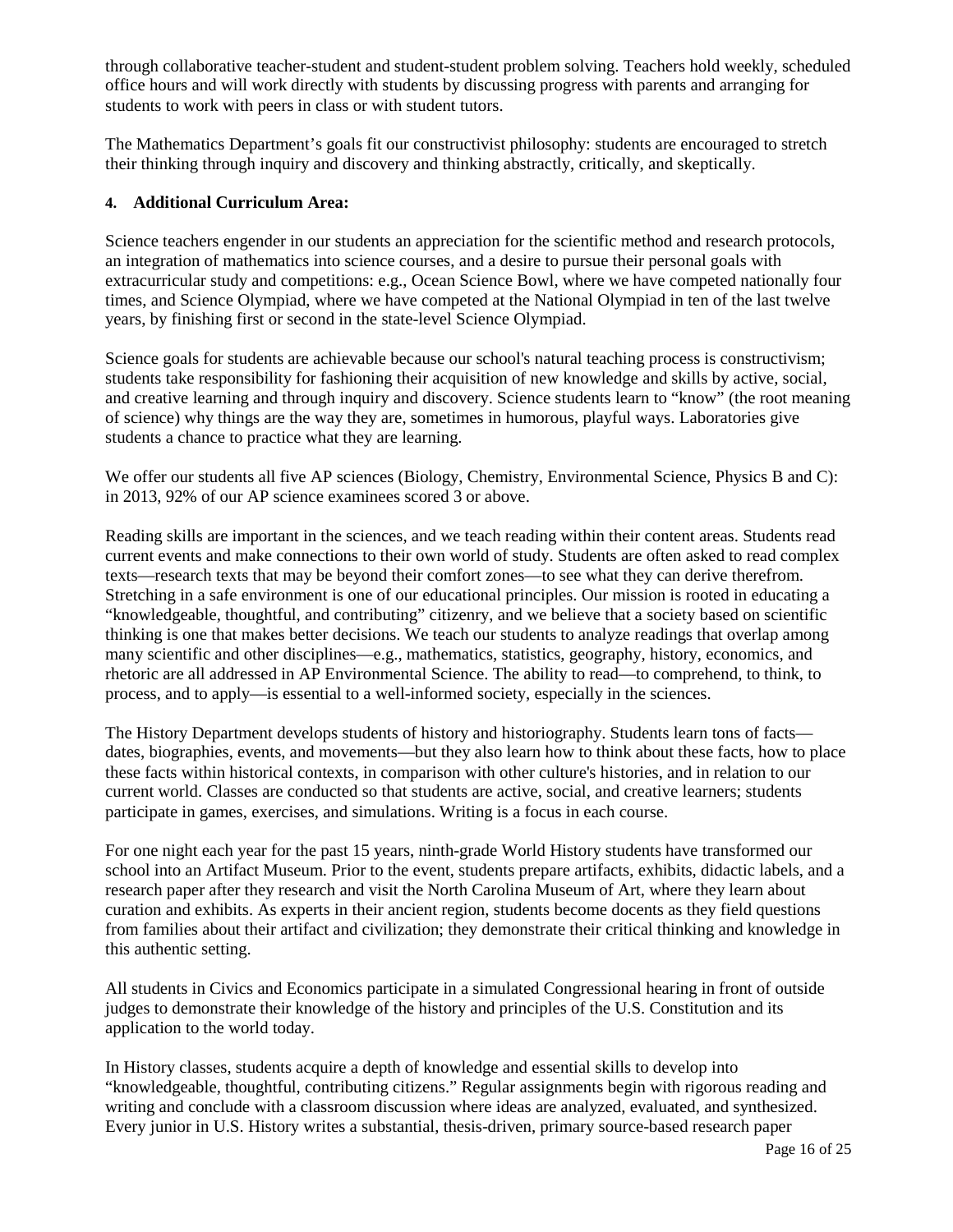(approximately 10 pages). Students actively work in teams, create and disseminate their own arguments, and simulate democratic activities to test the depth of their knowledge.

Our college-preparatory students are required to complete at least two years of a world language. We offer Spanish, French, German, and Chinese, including an AP course in each.

Teachers conduct classes in the language as much as possible, returning to English periodically in the first or second year to ensure that all students have understanding. This practice keeps students engaged in the listening and speaking components of language study. With homework and class work, teachers also provide students with practice in reading and writing in the target language.

Once per week, students attend our Language Lab (LLab), a computer lab with language software. Teachers design lessons for the LLab so that students can get many more repetitions than in a regular classroom. Teachers can assign headphoned students to speak with each other and, by design, teachers can assign students of similar ability levels to speak with each other. This collaborative effort allows students to appropriately assist their peers in their language studies.

The teacher can communicate with any student, or monitor conversations to check on accuracy of correct case, pronunciation, or diction. Students also are able to listen to selections in the language provided by the teacher. The study of world languages is a requirement and a necessity for college-bound students. This study allows students to practice their language skills in a safe environment while preparing them to be citizens of a complex world.

#### **5. Instructional Methods:**

Active, social, creative learning is the core of instruction at Raleigh Charter High School. There are classes and segments of classes when the teacher will necessarily be the center of the instruction, working at the whiteboard or at the computer to demonstrate a lesson or to solve a problem. We encourage, however, the energy of learning to be owned and managed and manipulated by the student as much as possible. This approach takes the "cap" off learning. Given the prompt of the lesson, the student—individually or in a small group—may take the lesson as far as she can. After passing through our hallways and into our classrooms, visitors to our school have commented that they could not easily discern the teacher from the students because of the high level of active and participatory learning taking place in the classrooms.

We offer several different levels of classes to meet the educational needs and goals of our students. But, regardless of the level of the course, the teacher designs lessons where students are responsible for their own learning, as much as possible.

Although we segment ability levels, there is still a range of talents and experiences in a class. Putting the responsibility on the student allows for each student—regardless of background—to learn more and to be more productive. This is a common practice in science laboratories. But math teachers also create math laboratories. History teachers create simulations and hands-on activities. Our World Languages Laboratories allows students to interact with each other and with the world. One Raleigh Charter High School English teacher, who is especially adept with the use of technology in writing, creates online communities so that his student writers can comment on each other's essays online or add interpretative analyses to texts online.

#### **6. Professional Development:**

We intentionally and continuously expose our school community, including teachers, students, and parents, to our mission and vision. We deliberately communicate the school's vision to new teachers, and this education begins during a candidate's first interview and extends through the school's orientation process. Our administrative team revisits the shared vision of citizenship and learning each year for all teachers during the first work day each August. We have also devoted several additional staff meetings to that enterprise. And, when our school moved from a campus where we spent our first twelve years to our current home, we used staff development to address the changes that a new site would have on student psychology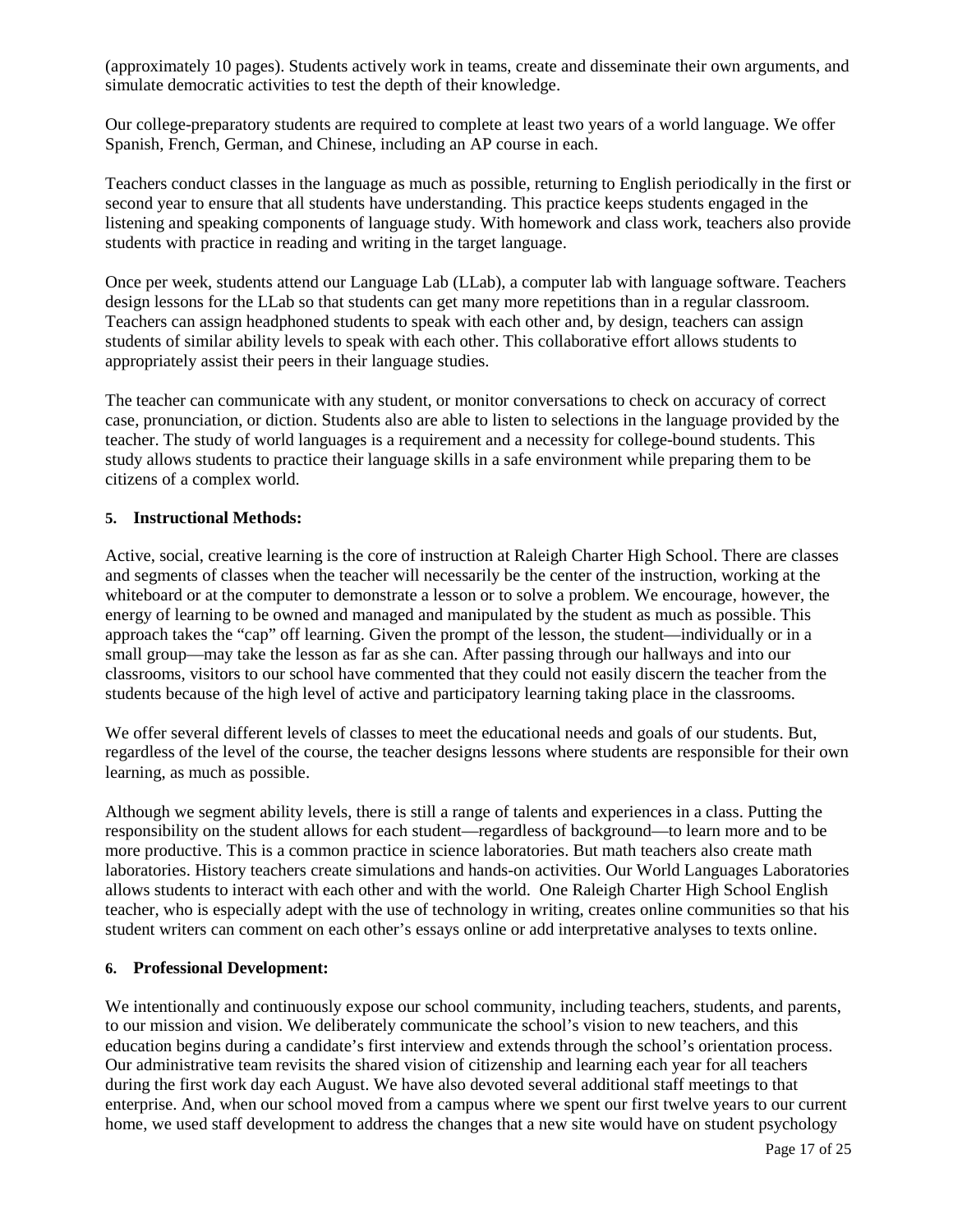and teacher preparation.

Researchers from the Successful Practices Network (2011) extolled the value of the school's professional learning community as central to the success of the institution. "The ... quality of each individual teacher and… their collegial interactions drives the mission, the pedagogy, and the approach that accepts adolescents as adolescents. In this environment, the bar is high, and teachers feel comfortable challenging one another and being challenged by others to do their best work. This ... far exceeded the professional cultures we have seen elsewhere" (Focused on Student Success: A Five-Year Research Study of Models, Networks, and Policies to Support and Sustain Rigor and Relevance for ALL Students, p. 55).

Teachers avail themselves of a great many resources outside our school walls, particularly since they are highly trained and Highly Qualified specialists. Specific staff development also takes place within departments. Often, teachers design development activities of independent study in keeping with our school's plan of staff development, approved by NC DPI.

The school encourages teachers to conduct meaningful staff development activities in keeping with annual goals. In the summer of 2013, we studied the possibility of a 1:1 computer-to-student structure. Our faculty read The Shallows: What the Internet Is Doing to our Brains by Nicholas Carr (2011). The reading of this important work about the power and limits of technology in education was meant to stretch our faculty's thinking about technology in education. We held large- and small-group discussions about the advantages and disadvantages of using Chromebooks, for instance, in instruction. Also during that summer, teachers checked out Chromebooks to play with them and to see how they could be used in different academic areas. This kind of staff development drew its energies from the individual teacher reading about technology in education and experimenting with technology in education and was eventually treated synergistically in our large- and small-group discussions.

#### **7. School Leadership**

RCHS maintains as flat an administrative model as possible. To be sure, top-down decisions have to be made by the principal and other administrators. The principal consults with four other administrators (two academic deans [equivalent to vice-principals], the general manager, and the technology director). This leadership group meets twice a week.

A leadership team of academic department heads and umbrella committee chairs meets once a month. The faculty also meets once a month. Departments and umbrella committees also meet monthly.

Departments meet to communicate with each other and to make connections between and among subdepartments (e.g., in the sciences, the world languages, or the fine arts department).

Three years ago, the school revamped its committee structure to create five umbrella committees: Technology and Learning Committee (TALC, good for what itches); Faculty Growth (addresses staff development and staff benefits); Student Support (works with students who may be struggling by proposing helpful programs); Student Enrichment (addresses areas where students can be stretched, including many innovative programs such as Flex Days and Community Work Days); and Community Outreach (analyzes and proposes the way our school interacts with communities, including political structures like the City and the County and the State, civic organizations, and other educational entities such as other schools, including charter schools, and organizations). Each staff member is a member of an umbrella committee and thus has a voice in one of our school's five main areas of interest.

Teachers are involved in the hiring of their colleagues in substantial ways. When we have a teaching vacancy, the affected department takes the lead in the candidate search, although we do post information on our website and send related information to local teacher education programs. The department chair meets with the department to review applications and to select candidates for interviewing: the principal is also consulted on the selection of candidates to interview. The candidate teaches a lesson to students (observed by three department members) and a lesson to faculty (department members are required to attend and other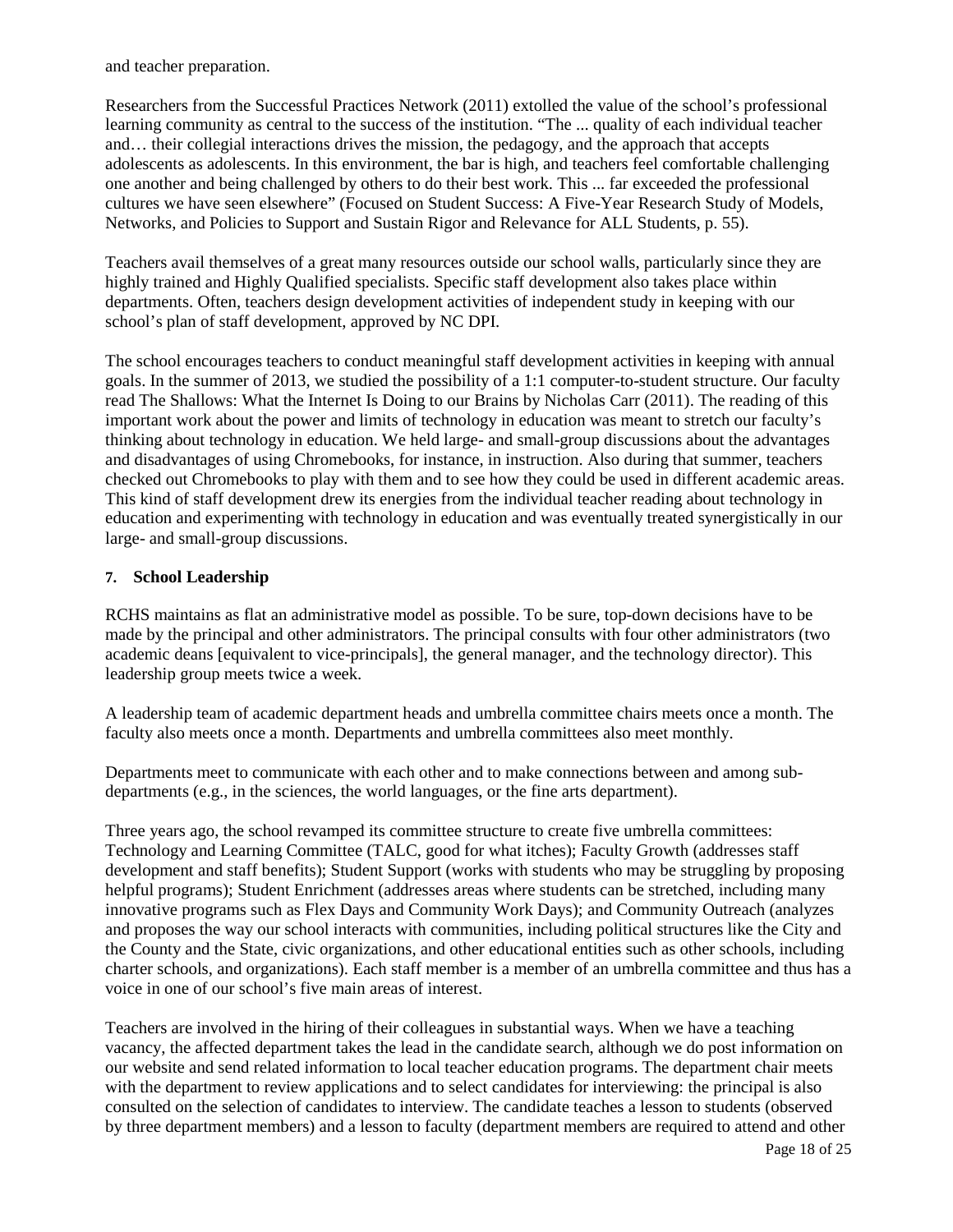faculty are invited). The candidate has an interview with a small administrative team and one with the department. When all the candidates have visited, the department recommends its choice to the chair who then consults with the principal. The chair and the principal reach a consensus, and the principal offers the position to the selected candidate. This best practice for hiring involves many stakeholders in leadership roles and has been recognized by NC DPI for its innovation and effectiveness.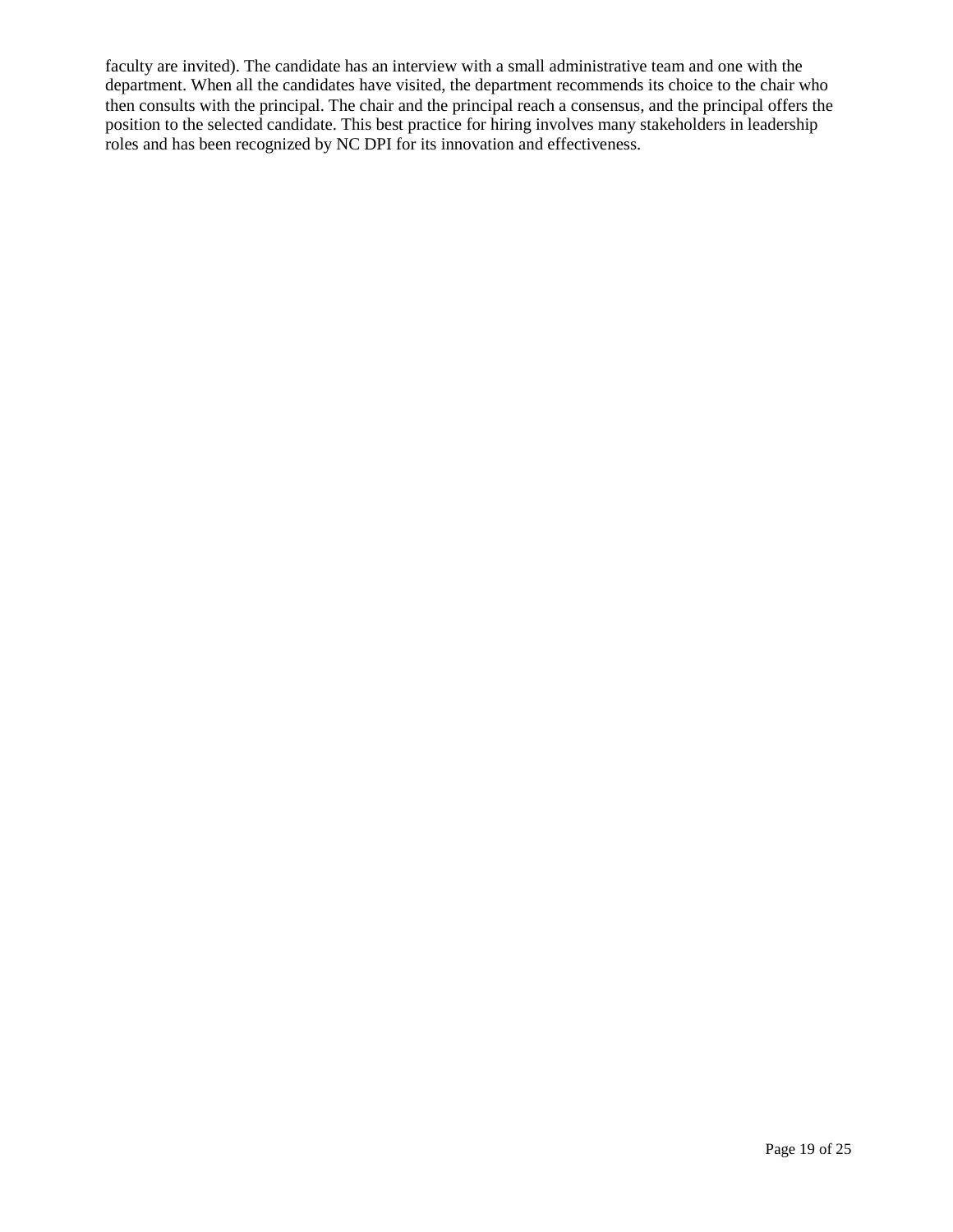#### **STATE CRITERION--REFERENCED TESTS**

**Subject:** Math **Test: EOC** Algebra I/CC Math I **All Students Tested/Grade:** 9 **Edition/Publication Year:** 2012 **Publisher:** State Of NC Department of Public Instruction

School Year 2012-2013 2011-2012 2010-2011 2009-2010 2008-2009 Testing month May May May May May May May May **SCHOOL SCORES\*** Level III and Level IV % 79 100 93 98 90 Level IV %  $11$  53 31 67 44 Number of students tested 28 36 39 39 41 Percent of total students tested  $\begin{bmatrix} 5 \\ 7 \end{bmatrix}$  7 7 8 Number of students tested with alternative assessment  $0 \qquad \qquad 0 \qquad \qquad 0 \qquad \qquad 0$ % of students tested with alternative assessment  $0 \qquad \qquad 0 \qquad \qquad 0 \qquad \qquad 0$ **SUBGROUP SCORES 1. Free and Reduced-Price Meals/Socio-Economic/ Disadvantaged Students** Level III and Level IV % Level IV % Number of students tested **2. Students receiving Special Education** Level III and Level IV % Level IV % Number of students tested **3. English Language Learner Students** Level III and Level IV % Level IV % Number of students tested **4. Hispanic or Latino Students** Level III and Level IV % Level IV % Number of students tested **5. African- American Students** Level III and Level IV % Level IV % Number of students tested **6. Asian Students** Level III and Level IV % Level IV % Number of students tested  $\begin{vmatrix} 0 & 0 \\ 0 & 0 \end{vmatrix}$   $\begin{vmatrix} 0 & 0 \\ 0 & 0 \end{vmatrix}$ **7. American Indian or**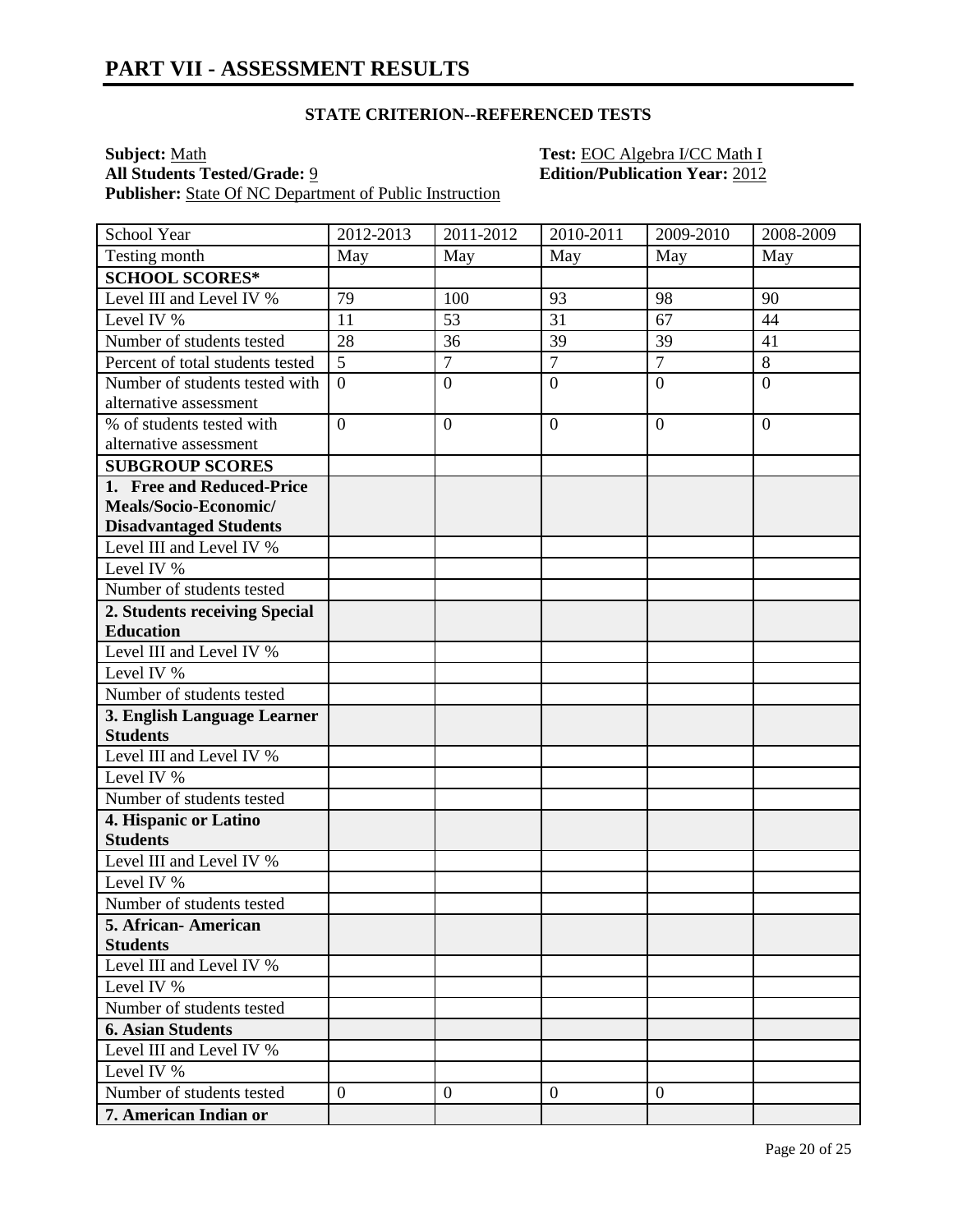| <b>Alaska Native Students</b>    |    |     |    |     |    |
|----------------------------------|----|-----|----|-----|----|
| Level III and Level IV %         |    |     |    |     |    |
| Level IV %                       |    |     |    |     |    |
| Number of students tested        |    |     |    |     |    |
| 8. Native Hawaiian or other      |    |     |    |     |    |
| <b>Pacific Islander Students</b> |    |     |    |     |    |
| Level III and Level IV %         |    |     |    |     |    |
| Level IV %                       |    |     |    |     |    |
| Number of students tested        |    |     |    |     |    |
| 9. White Students                |    |     |    |     |    |
| Level III and Level IV %         | 83 | 100 | 92 | 100 | 87 |
| Level IV %                       | 16 | 59  | 32 | 70  | 48 |
| Number of students tested        | 19 | 27  | 27 | 30  | 31 |
| 10. Two or More Races            |    |     |    |     |    |
| identified Students              |    |     |    |     |    |
| Level III and Level IV %         |    |     |    |     |    |
| Level IV %                       |    |     |    |     |    |
| Number of students tested        |    |     |    |     |    |
| 11. Other 1: Other 1             |    |     |    |     |    |
| Level III and Level IV %         |    |     |    |     |    |
| Level IV %                       |    |     |    |     |    |
| Number of students tested        |    |     |    |     |    |
| 12. Other 2: Other 2             |    |     |    |     |    |
| Level III and Level IV %         |    |     |    |     |    |
| Level IV %                       |    |     |    |     |    |
| Number of students tested        |    |     |    |     |    |
| 13. Other 3: Other 3             |    |     |    |     |    |
| Level III and Level IV %         |    |     |    |     |    |
| Level IV %                       |    |     |    |     |    |
| Number of students tested        |    |     |    |     |    |

**NOTES:** Only student groups with test scores shown qualify as a subgroup.

The Publication years are 2008-2012.

Common Core Math I testing began in 2013. Along with the material change from testing Algebra 1 to testing Common Core Math 1, the NC State Board of Education (OR SBE) lowered the cut scores for proficiency. Math 1 scores dropped across the state.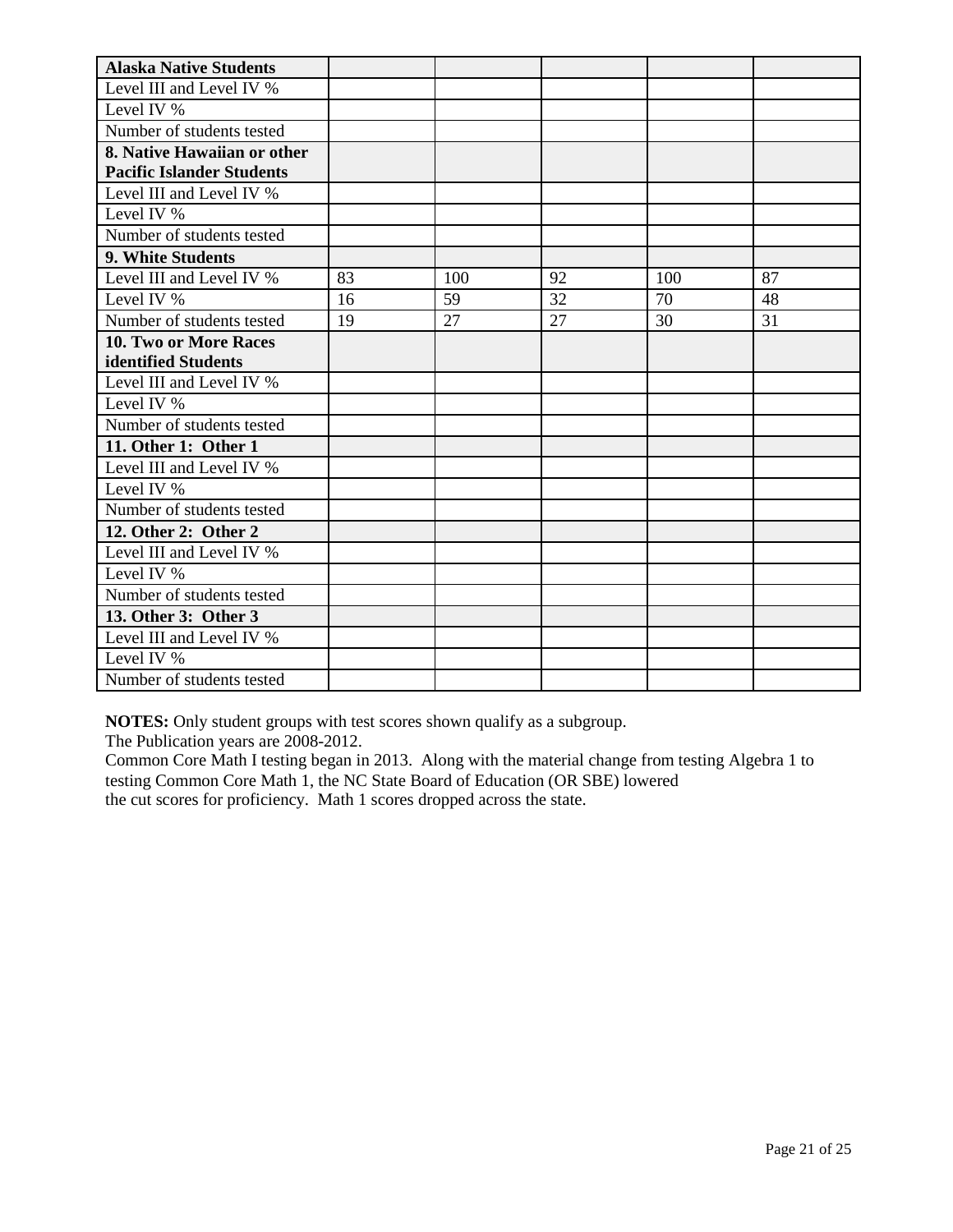#### **STATE CRITERION--REFERENCED TESTS**

### **Subject:** <u>Reading/ELA</u> **Test:** <u>EOC English 2</u><br> **All Students Tested/Grade:** <u>10</u> **Edition/Publication Publisher:** <u>State of NC Department of Public Instruction</u>

# **Edition/Publication Year: 2012**

| School Year                                           | 2012-2013      | 2011-2012 | 2010-2011 | 2009-2010 | 2008-2009 |
|-------------------------------------------------------|----------------|-----------|-----------|-----------|-----------|
| Testing month                                         | May            | Jan       | Jan       | Jan       | Jan       |
| <b>SCHOOL SCORES*</b>                                 |                |           |           |           |           |
| Level III and Level IV %                              | 94             |           |           |           |           |
| Level IV %                                            | 30             |           |           |           |           |
| Number of students tested                             | 133            |           |           |           |           |
| Percent of total students tested                      | 25             |           |           |           |           |
| Number of students tested with                        | $\overline{0}$ |           |           |           |           |
| alternative assessment                                |                |           |           |           |           |
| % of students tested with                             | $\overline{0}$ |           |           |           |           |
| alternative assessment                                |                |           |           |           |           |
| <b>SUBGROUP SCORES</b>                                |                |           |           |           |           |
| 1. Free and Reduced-Price                             |                |           |           |           |           |
| Meals/Socio-Economic/                                 |                |           |           |           |           |
| <b>Disadvantaged Students</b>                         |                |           |           |           |           |
| Level III and Level IV %                              |                |           |           |           |           |
| Level IV %                                            |                |           |           |           |           |
| Number of students tested                             |                |           |           |           |           |
| 2. Students receiving Special                         |                |           |           |           |           |
| <b>Education</b>                                      |                |           |           |           |           |
| Level III and Level IV %                              |                |           |           |           |           |
| Level IV %                                            |                |           |           |           |           |
| Number of students tested                             |                |           |           |           |           |
| 3. English Language Learner                           |                |           |           |           |           |
| <b>Students</b>                                       |                |           |           |           |           |
| Level III and Level IV %                              |                |           |           |           |           |
| Level IV %                                            |                |           |           |           |           |
| Number of students tested                             |                |           |           |           |           |
| 4. Hispanic or Latino                                 |                |           |           |           |           |
| <b>Students</b>                                       |                |           |           |           |           |
| Level III and Level IV %                              |                |           |           |           |           |
| Level IV %                                            |                |           |           |           |           |
| Number of students tested                             |                |           |           |           |           |
| 5. African - American                                 |                |           |           |           |           |
| <b>Students</b><br>Level III and Level IV %           |                |           |           |           |           |
| Level IV %                                            |                |           |           |           |           |
|                                                       |                |           |           |           |           |
| Number of students tested<br><b>6. Asian Students</b> |                |           |           |           |           |
|                                                       |                |           |           |           |           |
| Level III and Level IV %                              | 97             |           |           |           |           |
| Level IV %<br>Number of students tested               | 41<br>24       |           |           |           |           |
| 7. American Indian or                                 |                |           |           |           |           |
| <b>Alaska Native Students</b>                         |                |           |           |           |           |
| Level III and Level IV %                              |                |           |           |           |           |
|                                                       |                |           |           |           |           |
| Level IV %                                            |                |           |           |           |           |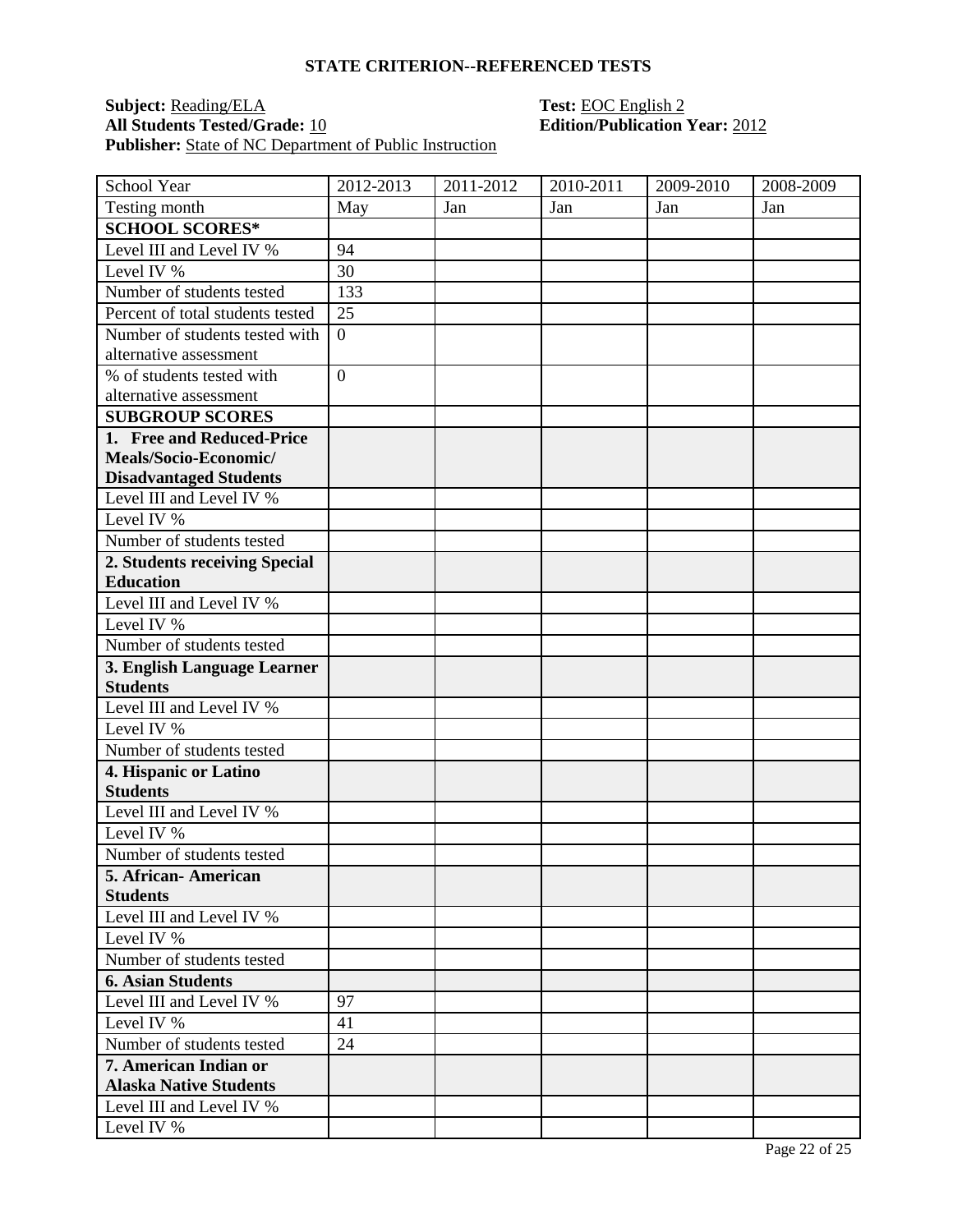| Number of students tested        |    |  |  |
|----------------------------------|----|--|--|
| 8. Native Hawaiian or other      |    |  |  |
| <b>Pacific Islander Students</b> |    |  |  |
| Level III and Level IV %         |    |  |  |
| Level IV %                       |    |  |  |
| Number of students tested        |    |  |  |
| 9. White Students                |    |  |  |
| Level III and Level IV %         | 93 |  |  |
| Level IV %                       | 29 |  |  |
| Number of students tested        | 90 |  |  |
| 10. Two or More Races            |    |  |  |
| identified Students              |    |  |  |
| Level III and Level IV %         | 97 |  |  |
| Level IV %                       | 41 |  |  |
| Number of students tested        | 5  |  |  |
| 11. Other 1: Other 1             |    |  |  |
| Level III and Level IV %         |    |  |  |
| Level IV %                       |    |  |  |
| Number of students tested        |    |  |  |
| 12. Other 2: Other 2             |    |  |  |
| Level III and Level IV %         |    |  |  |
| Level IV %                       |    |  |  |
| Number of students tested        |    |  |  |
| 13. Other 3: Other 3             |    |  |  |
| Level III and Level IV %         |    |  |  |
| Level IV %                       |    |  |  |
| Number of students tested        |    |  |  |

**NOTES:** 2012/2013 was the first year of this EOC.

Only student groups with test scores shown qualify as a subgroup.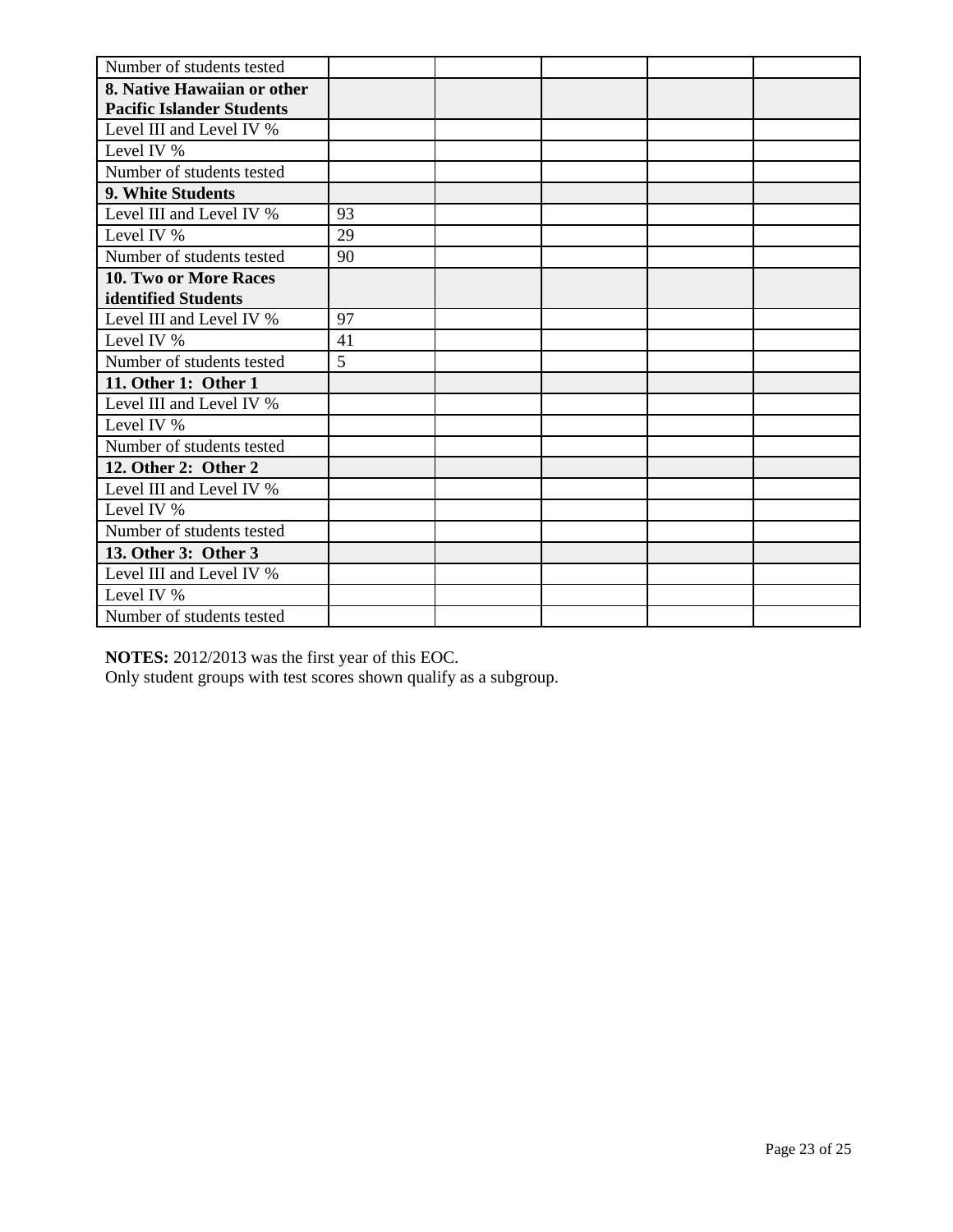#### **STATE CRITERION--REFERENCED TESTS**

### **Subject:** <u>Reading/ELA</u> **Test:** <u>EOC English I</u><br> **All Students Tested/Grade:** <u>9</u> **Edition/Publication Publisher:** <u>State of NC Department of Public Instruction</u>

## **All Students Tested/Grade:** 9 **Edition/Publication Year:** 2011

| School Year                      | 2012-2013 | 2011-2012        | 2010-2011      | 2009-2010      | 2008-2009      |
|----------------------------------|-----------|------------------|----------------|----------------|----------------|
| Testing month                    | Jan       | May              | May            | May            | May            |
| <b>SCHOOL SCORES*</b>            |           |                  |                |                |                |
| Level III and Level IV %         |           | 100              | 100            | 100            | 99             |
| Level IV %                       |           | 84               | 87             | 87             | 86             |
| Number of students tested        |           | 137              | 144            | 135            | 127            |
| Percent of total students tested |           | 25               | 26             | 25             | 24             |
| Number of students tested with   |           | $\boldsymbol{0}$ | $\overline{0}$ | $\overline{0}$ | $\overline{0}$ |
| alternative assessment           |           |                  |                |                |                |
| % of students tested with        |           | $\overline{0}$   | $\overline{0}$ | $\overline{0}$ | $\Omega$       |
| alternative assessment           |           |                  |                |                |                |
| <b>SUBGROUP SCORES</b>           |           |                  |                |                |                |
| 1. Free and Reduced-Price        |           |                  |                |                |                |
| Meals/Socio-Economic/            |           |                  |                |                |                |
| <b>Disadvantaged Students</b>    |           |                  |                |                |                |
| Level III and Level IV %         |           |                  |                |                |                |
| Level IV %                       |           |                  |                |                |                |
| Number of students tested        |           |                  |                |                |                |
| 2. Students receiving Special    |           |                  |                |                |                |
| <b>Education</b>                 |           |                  |                |                |                |
| Level III and Level IV %         |           |                  |                |                |                |
| Level IV %                       |           |                  |                |                |                |
| Number of students tested        |           |                  |                |                |                |
| 3. English Language Learner      |           |                  |                |                |                |
| <b>Students</b>                  |           |                  |                |                |                |
| Level III and Level IV %         |           |                  |                |                |                |
| Level IV %                       |           |                  |                |                |                |
| Number of students tested        |           |                  |                |                |                |
| 4. Hispanic or Latino            |           |                  |                |                |                |
| <b>Students</b>                  |           |                  |                |                |                |
| Level III and Level IV %         |           |                  |                |                |                |
| Level IV %                       |           |                  |                |                |                |
| Number of students tested        |           |                  |                |                |                |
| 5. African- American             |           |                  |                |                |                |
| <b>Students</b>                  |           |                  |                |                |                |
| Level III and Level IV %         |           |                  |                |                |                |
| Level IV %                       |           |                  |                |                |                |
| Number of students tested        |           |                  |                |                |                |
| <b>6. Asian Students</b>         |           |                  |                |                |                |
| Level III and Level IV %         |           | 100              | 100            | 100            |                |
| Level IV %                       |           | 85               | 91             | 94             |                |
| Number of students tested        |           | 27               | 23             | 18             |                |
| 7. American Indian or            |           |                  |                |                |                |
| <b>Alaska Native Students</b>    |           |                  |                |                |                |
| Level III and Level IV %         |           |                  |                |                |                |
| Level IV %                       |           |                  |                |                |                |